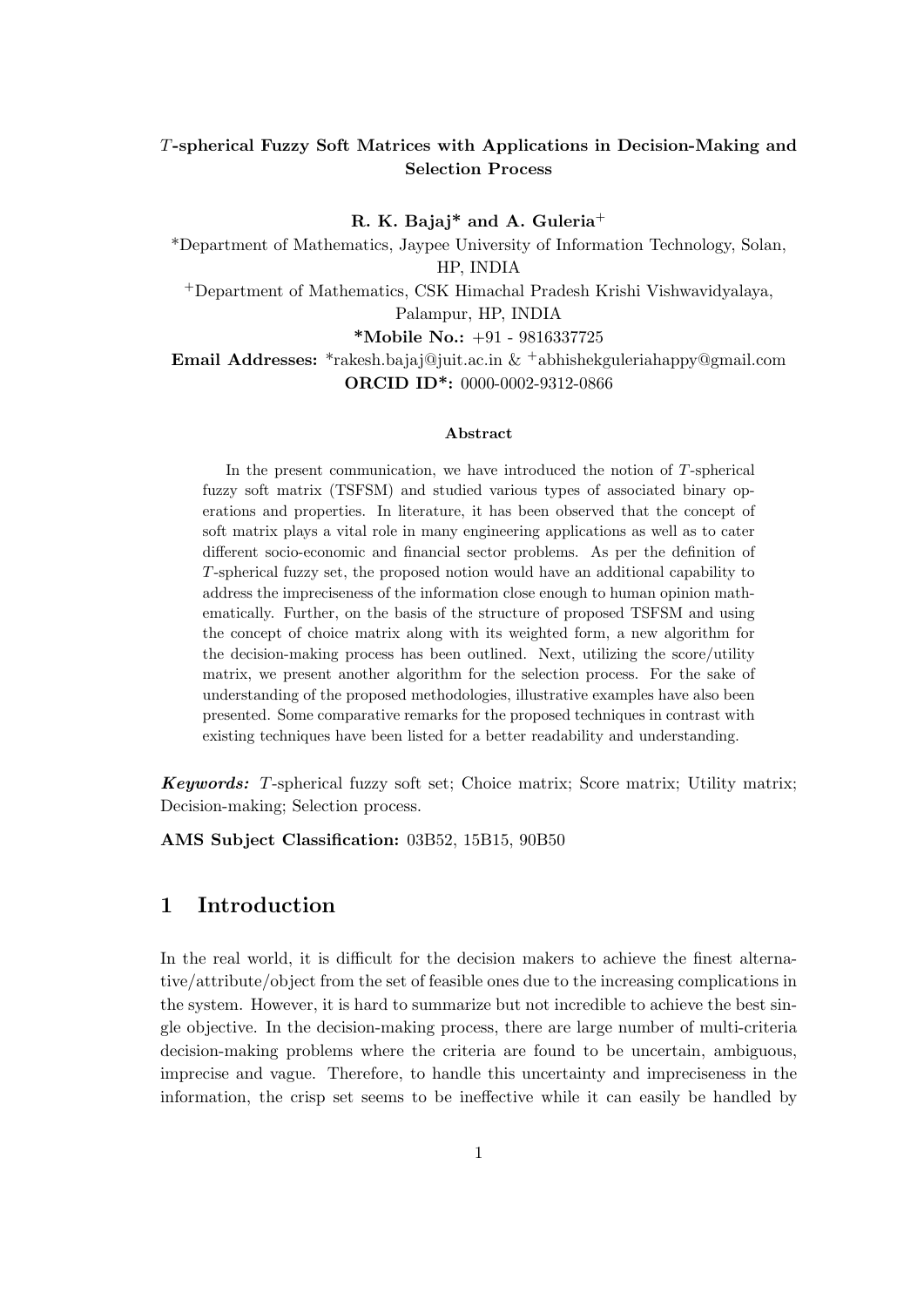using the fuzzy information. In order to handle such ambiguous and uncertain situations, Zadeh [1] presented the mathematical idea of fuzzy set (FS) which has been characterized by using the membership function of the element/object. In the past, various researchers have found the applicability of the fuzzy set in different fields viz., decision-making, medical diagnosis, engineering, socio-economic, finance problems etc.

Incorporating the idea of hesitancy/indeterminacy, Atanassov [2] extended the existing concept and introduced intuitionistic fuzzy set (IFS) on the basis of two characterized function, i.e., membership  $\&$  non-membership function such that there sum is less than equal to 1. Next, Yager [3] introduced a new extension of fuzzy set called as Pythagorean fuzzy set (PyFS) based on the membership  $\&$  non-membership function such that there squared sum is  $\leq 1$ . It may be observed that the PyFS effectively enlarged the span of information than IFS. For having a detailed discussion and for the sake of future directions in the field of PyFS, the article by Peng  $\&$  Selvachandran [4] may be referred. Further, Cuong [5] revealed that the structure of FSs, IFSs and PyFS are not capable enough to represent the human opinion in complete sense and introduced the concept of picture fuzzy set (PFS). The definition of PFS has been illustrated and supported by the example of voting system where the concept of refusal has been additionally taken into consideration for an advantageous coverage of information. The Coung's picture fuzzy set captures the uncertainty/ambiguity sufficiently close to human nature/opinion in terms of membership, indeterminacy (neutral), nonmembership and refusal.

The structure of picture fuzzy set seems to have diverse dimensions, however, it also has the restriction that addition of the three parameters (membership, neutralmembership with the non-membership grade) must be  $\leq 1$  which is similar to the intuitionistic fuzzy set. To overcome such restrictions/limitations, Mahmood et al. [6] presented the concept of *T*-spherical fuzzy set (TSFS) which further strengthened the structure of picture fuzzy set by broadening the span for the membership of all the essential parameters. Next, the geometrical comparative analysis of fuzzy set, IFS, Pythagorean and PFS with the *T*-spherical fuzzy set has been done by Kifayat et al. [7]. In addition, the limitations of the existing similarity measures for IFSs and PFSs have been provided in view of extended features of TSFS. Further, different similarity measures for TSFS have also been provided by them along with suitable applications. Garg et al. [8] presented a new improved interactive aggregation operators for TSFSs with application in decision-making. Next, Liu et al. [9] discussed the power Muirhead mean operator along with their properties over *T*-spherical fuzzy environment and provided a novel approach for decision-making problems. Recently, Jin et al. [10] introduced the notion of linguistic spherical fuzzy set (LSFS) and investigated its various aggregation operators to develop a new approach to solve the decision-making problems. Also, Guleria and Bajaj [11] presented eigen spherical fuzzy sets with an algorithm to find the greatest and the least eigen spherical fuzzy sets to solve some of the decision-making problems.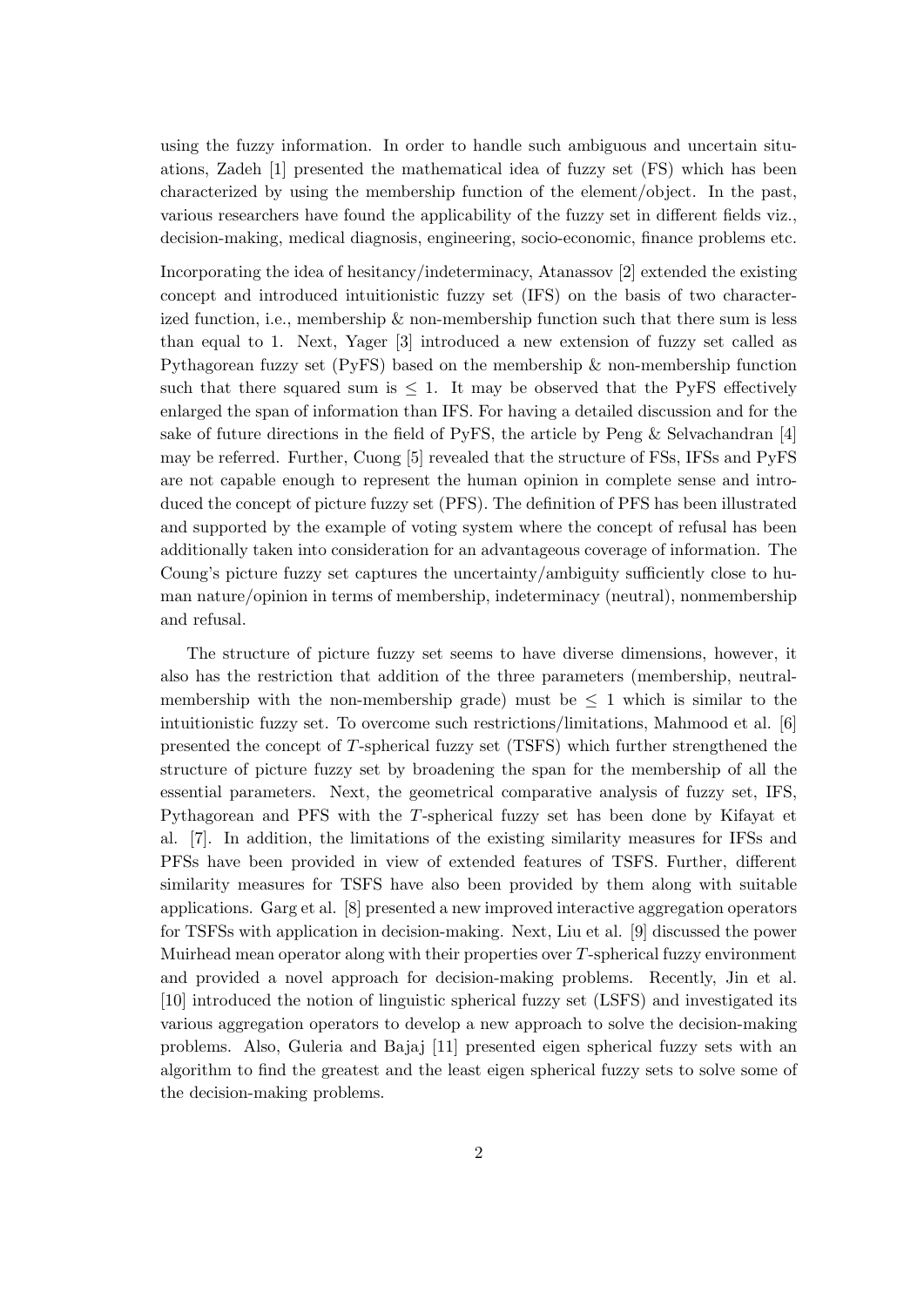Engineering problems, socio-economic problems, decision-making issues encounters different types of incompleteness, vagueness and impreciseness. However, in ordinary circumstances, there are significant theories and literatures available to deal with, but they are not sufficiently capable due to the involvement of the parameterization tool. The ability to beat such impediments was shown by a new set called 'soft set' introduced by Molodtsov [12] who set forward some significant deliberations. Further, the new extensions (fuzzy soft set (FSS), intuitionistic fuzzy soft set (IFSS)) were given by Maji et al. [13] [14][15] with different binary operations and applications. The literature on Pythagorean fuzzy soft set (PyFSS) was laid down by Peng et al. [16] for solving soft computing problems. In the field of aggregation operators, Wang  $&$  Li [17] extended power Bonferroni mean operator and proposed Pythagorean fuzzy interaction power Bonferroni mean operator with its weighted form without loosing the main characteristic of power operator. Further, an illustrative example of multi-attribute decision-making problem has been successfully solved based on the proposed aggregation operators. Recently, Guleria et al. [18] introduced the concept of *T*-spherical fuzzy soft set with aggregation operators in the decision-making problem.

Naim and Serdar [19] proposed the notion of soft matrices for connecting and computing the information of the soft set with decision applications. Such representing form of the information in terms of matrix was extended by Yong et al. [20] first. Chetia et al. [21] utilized the fuzzy and intuitionistic fuzzy information to handle the decision-making problems. Yang et al. [22] presented an algorithm on the basis of adjustable soft discernibility matrix utilizing the level soft set of PFSS for decisionmaking problems. Kamaci [23] studied the symmetric difference operation the soft sets and matrices along with the similarity measure for the soft matrices. Further, with the help of soft matrices, the Scilab code for various computational processes has been developed. Recently, Guleria at al. [24] proposed the Pythagorean fuzzy soft matrices for dealing with the problems of medical diagnosis and decision-making. Next, Bajaj and Guleria [25] utilized the notion of Pythagorean fuzzy soft matrix to develop a new dimensionality reduction technique to solve the decision-making problem.

Also, in the field of pattern recognition, Wu et al. [26] applied new distance/divergence measures of *T*-spherical fuzzy sets and discussed its added advantage along with the limitations of the existing measures. The proposed divergence measure has been utilizing the concept of Jensen-Shannon divergence which has the capability to eliminate the counter-intuitive observations. Chen et al. [27] presented a kind of generalized parametric *T*-spherical fuzzy set and devised various geometric aggregation operators. Further, these have been extended in terms of group-generalized parameter and used for proposing an algorithm for the multi-attribute decision making (MADM) problem. Garg et al. [28] introduced the theory of power aggregation operators from the concept of weighted/order weighted/hybrid averaging/geometric operators and obtained the relationships between the various attributes in the form of introduced power operator. Finally, the proposed power aggregation operators have been used to solve the MADM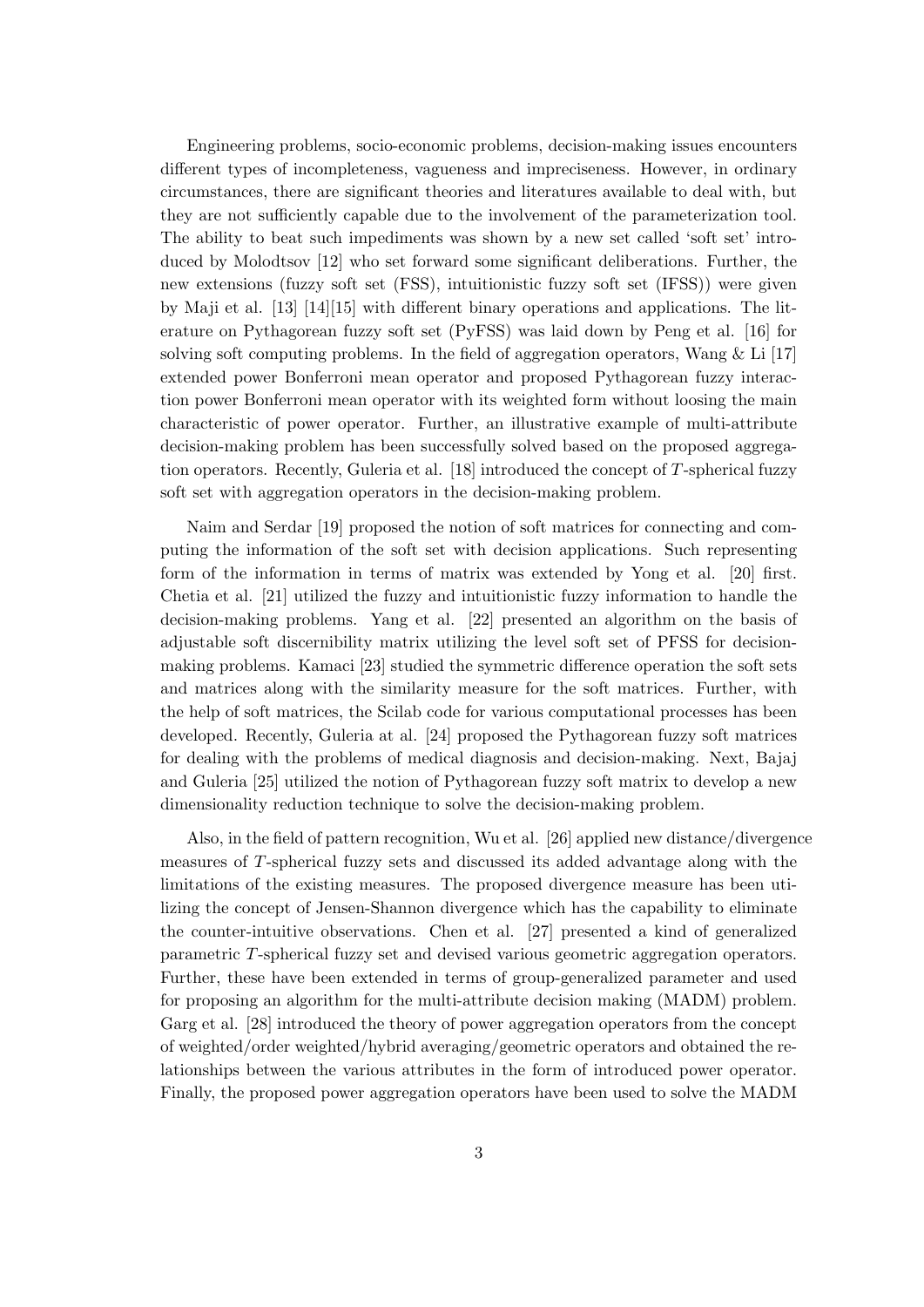problem and the comparative study has also been carried out in order to validate the proposed concept.

In order to have a better understanding of the sequential development of various extensions of fuzzy set, we present a road map given in Figure 1.

It may be There is no need to say that the concept of matrix plays a very important and vital role in various computational techniques and in the study of dimensionality feature of different engineering problems, which certainly motivates the research community to think over further extensions. In view of the current status of the extensions stated above and to fulfill the research gap, we present a novel kind of matrix termed as *T*-spherical fuzzy soft matrix in connection and association with the *T*-spherical fuzzy soft set. The novel extension and its format is capable to handle the uncertainty and impreciseness of the incomplete information in a more closer sense, i.e., spherical fuzzy information and its four parameters of fuzziness. With the introduction of the proposed notion, the decision-making problems and the selection process problems can be dealt in a better and broader sense of human opinion.

The propositions in the current communication have been structured as follows. The preliminary concepts in connection with the proposed work have been provided in Section 2. In Section 3, we introduce a novel kind of matrix termed as *T*-spherical fuzzy soft matrix with its different types and categories. Subsequently, different types of standard binary operations and their operational laws have also been discussed in detail. In Section 4, a new decision-making algorithm has been provided by incorporating the proposed revised choice matrix and its weighted form along with a numerical example for solving a general problem of decision-making. Next, in Section 5, another new algorithm for selection process problem has been outlined by incorporating the proposed score matrix and utility matrix along with a numerical example. Finally, the paper is concluded in Section 6 with possible scope for future work.

## **2 Preliminary Concepts**

Some of the basic preliminaries and notions in connection with the *T*-spherical fuzzy soft sets are being outlined in this section.

Let  $U = \{u_1, u_2, \ldots, u_m\}$  be the domain of discourse and  $\mu : U \to [0, 1], \eta : U \to [0, 1]$ and  $\nu : U \to [0, 1]$  are the characterizing function for membership, neutral-membership & non-membership grades respectively.

*• A picture fuzzy set [5] A in U is given by*

 $A = \{ \langle u, \mu_A(u), \eta_A(u), \nu_A(u) \rangle | u \in U \};$ 

*and for every*  $u \in U$ *, the following condition is satisfied:* 

$$
\mu_A(u) + \eta_A(u) + \nu_A(u) \le 1.
$$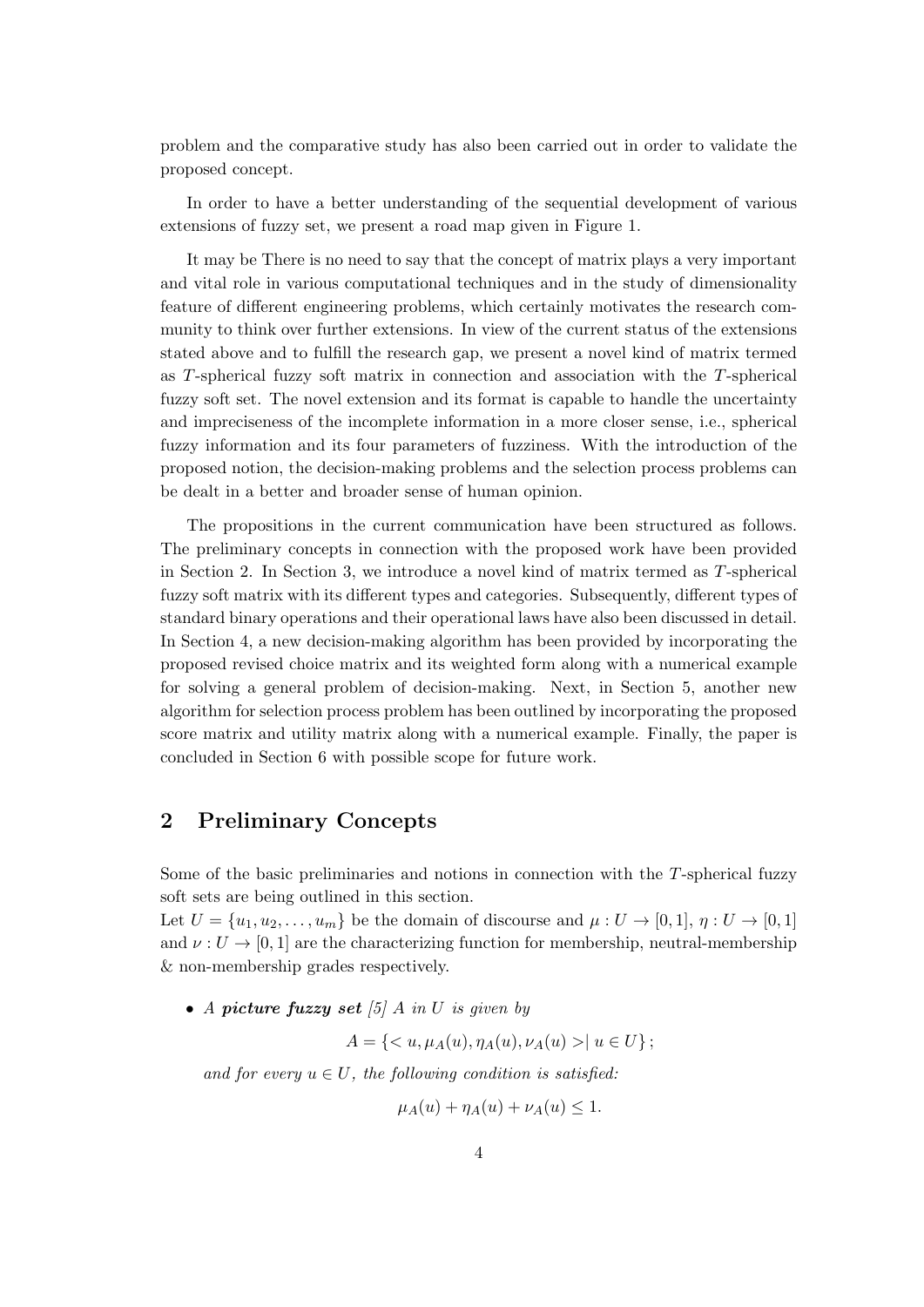*The following residual equation gives the degree of refusal as*

$$
r_A(u) = 1 - (\mu_A(u) + \eta_A(u) + \nu_A(u)).
$$

*• A spherical fuzzy set [6] S in U is given by*

$$
S = \{ < u, \mu_S(u), \eta_S(u), \nu_S(u) > | \ u \in U \};
$$

*and for every*  $u \in U$ *, the following condition is satisfied:* 

$$
\mu_S^2(u) + \eta_S^2(u) + \nu_S^2(u) \le 1, \quad \forall u \in U.
$$

*The following residual equation gives the degree of refusal as*

$$
r_S(u) = \sqrt{1 - (\mu_S^2(u) + \eta_S^2(u) + \nu_S^2(u))}.
$$

*• A T-spherical fuzzy set [6] S in U is given by*

$$
S = \{ < u, \mu_S(u), \eta_S(u), \nu_S(u) > | \ u \in U \};
$$

*and for every*  $u \in U$ *, the following condition is satisfied:* 

$$
\mu_S^q(u) + \eta_S^q(u) + \nu_S^q(u) \le 1, \ \ \forall \ u \in U; \ q = 1, 2, 3, \dots
$$

*Similarly, the following equation gives the degree of refusal as*

$$
r_S(u) = \sqrt[q]{1 - (\mu_S^q(u) + \eta_S^q(u) + \nu_S^q(u))}; \quad q = 1, 2, 3, \dots
$$

Also, various generalizations and extensions of soft sets are being listed below for ready reference:

Let  $P = \{p_1, p_2, \ldots, p_n\}$  be the set of parameters under the same universe of discourse *U*. The pair  $(\Phi, P)$  is called

- "soft set [12] over *U* iff  $\Phi : P \to P(U)$ , where  $P(U)$  is the power set of *U*."
- **•** *"Pythagorean fuzzy soft set* [16] over *U if*  $\Phi$  :  $P \rightarrow PYFS(U)$  *and can be represented as*

$$
(\Phi, P) = \{ (p, \Phi(p)) : p \in P, \ \Phi(p) \in PYFS(U) \},
$$

*where*  $PYFS(U)$  *represents the set of all PyFSs of U.*"

• *"picture fuzzy soft set* [5] over *U* if  $\Phi$  :  $P \rightarrow PFS(U)$  and can be represented *as*

$$
(\Phi, P) = \{ (p, \Phi(p)) : p \in P, \ \Phi(p) \in PFS(U) \},
$$

*where*  $PFS(U)$  *represents the set of all PFSs of U.*"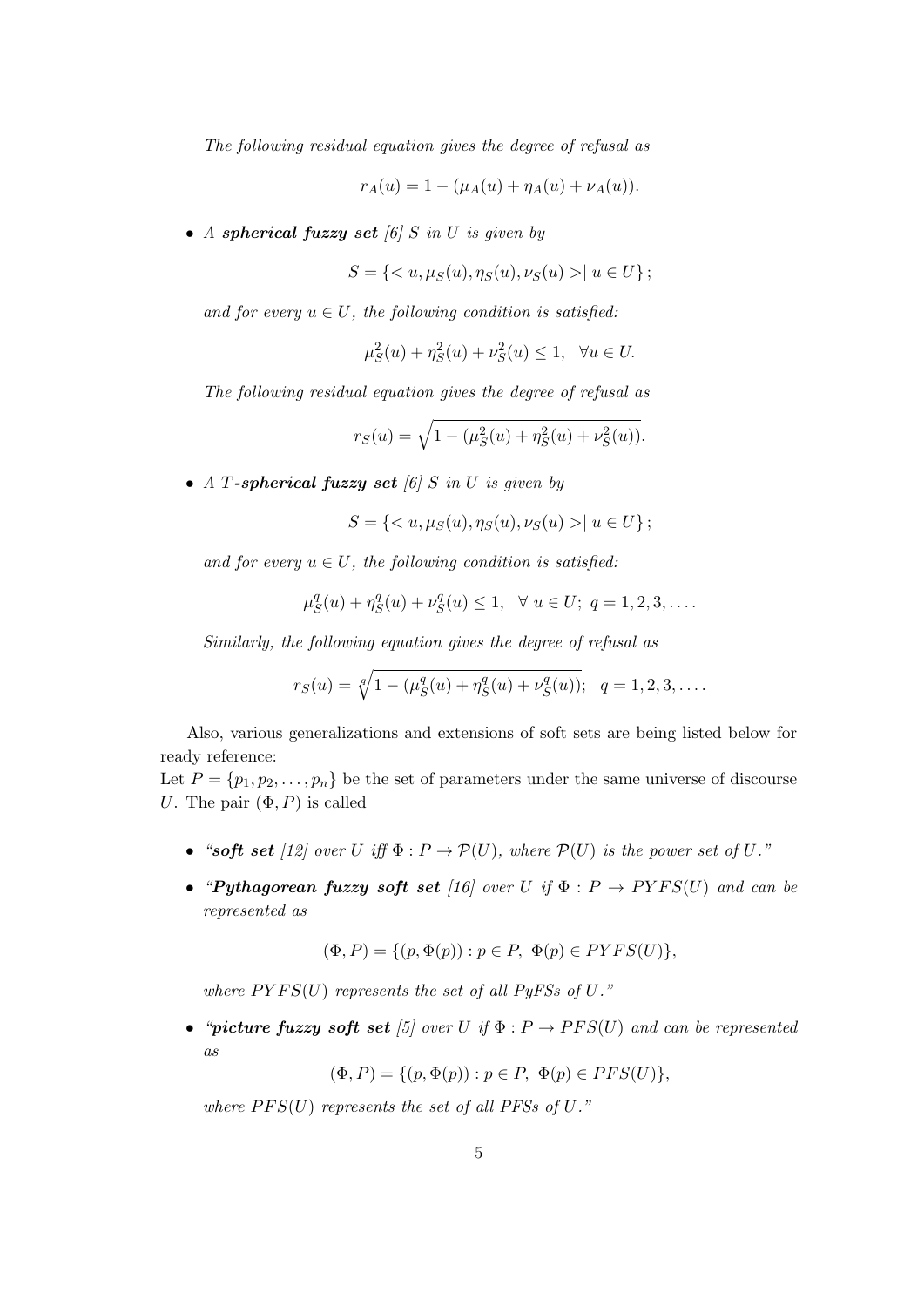**•** *"T*-spherical fuzzy soft set  $[18]$  over *U if*  $\Phi$  :  $P \rightarrow T SFS(U)$  *and can be represented as*

 $(\Phi, P) = \{ (p, \Phi(p)) : p \in P, \Phi(p) \in TSFS(U) \},\$ 

*where T SF S*(*U*) *represents the set of all TSFSs of U."*

• *"The subset*  $U \times P$  *is uniquely defined with the help of*  $R_P = \{(u, p), p \in E, u \in$  $\Phi(p)$ *}* and the characteristic function of  $R_P$  as  $\chi_{R_P}: U \times P \to [0,1]$  given by

$$
\chi_{R_P}(u, p) = \begin{cases} 1 & \text{if } (u, p) \in E \\ 0 & \text{if } (u, p) \notin E \end{cases}
$$

*.*

If  $a_{ij} = \chi_{R_P}(u_i, p_j)$ , then a matrix  $[a_{ij}] = [\chi_{R_P}(u_i, p_j)]$  is called **soft matrix** of *the soft set*  $(\Phi, P)$  *over*  $U$ *.*"

In the literature of soft matrix theory, Naim & Serdar [29] used the concept of soft set theory to define the product of two soft matrices as well as product of two fuzzy soft matrices (FSMs) with their different theoretical properties respectively. Finally, an application based on the soft max-min decision-making method has been presented for both types of matrices for the sake of better clarity and readability. Broumi et al. [30] defined the notion of a different kind of FSM based on reference function and also presented some new operations related to its complement and trace. Further, the concept of reference function has been utilized for addressing a decision-making problem. Next, Petchimuthu et al. [31] generalized the products of two FSMs and presented mean operators/normalized fuzzy weighted mean operators for the FSMs based on which two algorithms for multi-criteria group decision-making problems. Recently, Naim & Serdar [32] proposed the concept of fuzzy parameterized fuzzy soft matrices with their fundamental properties. With the help of the proposed study, they devised Pervalence Effect Method for noise removal filters in performance-based value assignment. For the sake of further deliberations, in the next sections, we propose the notion of *T*-spherical fuzzy soft matrices (TSFSM) with various operations and applications.

# **3** *T***-spherical Fuzzy Soft Matrices & Operations**

Here, we first present a new kind of soft matrix which is a generalized notion of Pythagorean fuzzy soft matrix and can also be viewed as an extension of *T*-spherical fuzzy soft set. Next, we introduce various types of binary operations over these matrices.

Let  $(\Phi, P)$  be a *T*-spherical fuzzy soft set over *U* (universe). As mentioned earlier,  $R_P$  can be defined by its membership & non-membership function  $\mu_{R_P}: U \times P \to [0,1]$ and  $\nu_{R_P}: U \times P \to [0, 1]$  respectively.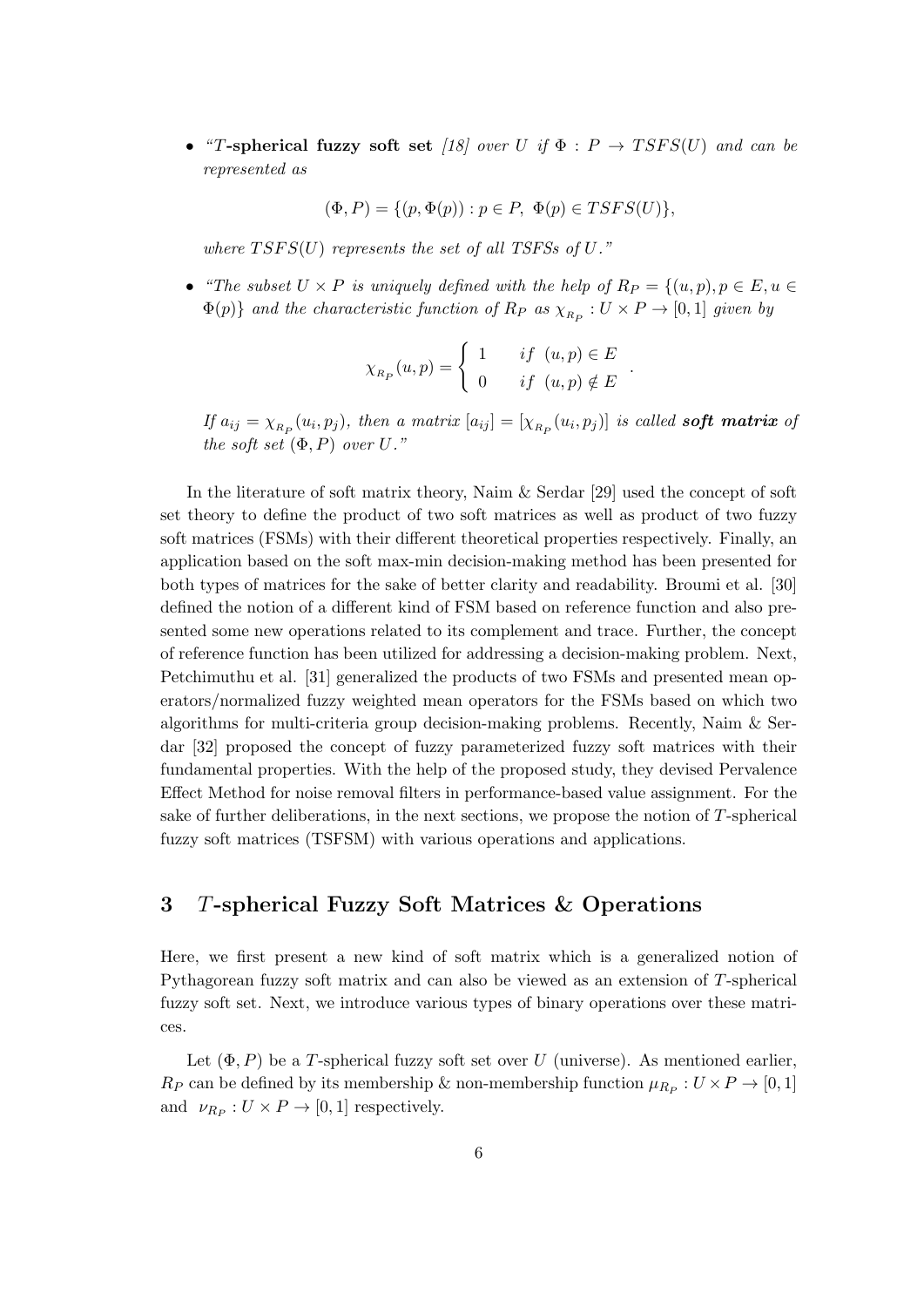If  $(\mu_{ij}, \eta_{ij}, \nu_{ij}) = (\mu_{R_P}(u_i, p_j), \eta_{R_P}(u_i, p_j), \nu_{R_P}(u_i, p_j)),$  where  $\mu_{R_P}(u_i, p_j)$  represents membership/belongingness of  $u_i$  in the *T*-spherical fuzzy set  $F(p_j)$ ,  $\eta_{R_P}(u_i, p_j)$  depicts the neutral/abstain membership of  $u_i$  in the *T*-spherical fuzzy set  $F(p_j)$ , and  $\nu_{R_P}(u_i, p_j)$ represents the non-membership of  $u_i$  in the TSFS  $F(p_j)$  respectively, then we propose a matrix, termed as *T*-spherical fuzzy soft matrix (TSFSM) over *U*, which is given by

$$
[M] = [m_{ij}]_{m \times n} = [(\mu_{ij}^M, \eta_{ij}^M, \nu_{ij}^M)]_{m \times n} = \begin{bmatrix} (\mu_{11}, \eta_{11}, \nu_{11}) & (\mu_{12}, \eta_{12}, \nu_{12}) & \cdots & (\mu_{1n}, \eta_{13}, \nu_{1n}) \\ (\mu_{21}, \eta_{21}, \nu_{21}) & (\mu_{22}, \eta_{22}, \nu_{22}) & \cdots & (\mu_{2n}, \eta_{2n}, \nu_{2n}) \\ \vdots & \vdots & \vdots & \vdots \\ (\mu_{m1}, \eta_{m1}, \nu_{m1}) & (\mu_{m2}, \eta_{m2}, \nu_{m2}) & \cdots & (\mu_{mn}, \eta_{mn}, \nu_{mn}) \end{bmatrix}.
$$

For a better understanding, let us consider a hypothetical example where  $U = \{u_1, u_2, u_3\}$ and  $P = \{p_1, p_2, p_3\}$  with

$$
\Phi(p_1) = \{ (u_1, 0.5, 0.5, 0.2), (u_2, 0.8, 0.3, 0.5), (u_3, 0.6, 0.7, 0.2) \},
$$
  
\n
$$
\Phi(p_2) = \{ (u_1, 0.7, 0.5, 0.3), (u_2, 0.3, 0.3, 0.9), (u_3, 0.6, 0.3, 0.4) \},
$$
  
\n
$$
\Phi(p_3) = \{ (u_1, 0.5, 0.2, 0.6), (u_2, 0.7, 0.6, 0.2), (u_3, 0.8, 0.4, 0.5) \},
$$

then  $(\Phi, P)$  is the parameterized family of  $\Phi(p_1), \Phi(p_2), \Phi(p_3)$  over *U*.

Hence, the *T*-spherical fuzzy soft matrix *M* can be written as

$$
[M] = [(\mu_{ij}^M, \eta_{ij}^M, \nu_{ij}^M)]_{m \times n} = \begin{bmatrix} (0.5, 0.5, 0.2) & (0.7, 0.5, 0.3) & (0.5, 0.2, 0.6) \\ (0.8, 0.3, 0.5) & (0.3, 0.3, 0.9) & (0.7, 0.6, 0.2) \\ (0.6, 0.7, 0.2) & (0.6, 0.3, 0.4) & (0.8, 0.4, 0.5) \end{bmatrix}.
$$

Let  $T SFSM_{m\times n}$  be the set of all the *T*-spherical fuzzy soft matrices over *U*. Further, different types of *T*-spherical fuzzy soft matrices are being accordingly provided. A matrix  $M = [(\mu_{ij}^M, \eta_{ij}^M, \nu_{ij}^M)] \in T SFSM_{m \times n}$  is called *T*-spherical fuzzy soft:

- "**zero matrix** if  $\mu_{ij}^M = 0$ ,  $\eta_{ij}^M = 0$  &  $\nu_{ij}^M = 0$ ;  $\forall i, j$  the matrix  $0 = [0, 0, 0]$ ."
- "square matrix if  $m = n$ ."
- "**row matrix** if  $n = 1$ ."
- "column matrix if  $m = 1$ ."
- *•* "**diagonal matrix** if all its non-diagonal entries are zero *∀ i, j*."
- "*µ***-universal matrix** if  $\mu_{ij}^M = 1$ ,  $\eta_{ij}^M = 0$  &  $\nu_{ij}^M = 0$ ;  $\forall i$  & *j*, denoted by  $P_\mu$ ."
- "*η*-universal matrix if  $\mu_{ij}^M = 0$ ,  $\eta_{ij}^M = 1$  &  $\nu_{ij}^M = 0$ ;  $\forall i$  & *j*, denoted by  $P_\eta$ ."
- **•** "*ν***-universal matrix** if  $\mu_{ij}^M = 0$ ,  $\eta_{ij}^M = 0$  &  $\nu_{ij}^M = 1$ ;  $\forall i$  & *j*, denoted by  $P_\nu$ ."
- "Scalar multiplication: for any scalar *k*, we define  $kM = [(k\mu_{ij}^M, k\eta_{ij}^M, k\nu_{ij}^M)]$ ,  $\forall i \&$ *j*."

Next, we present some set-theoretic relations for given *T*-spherical fuzzy soft matrices  $M = [(\mu_{ij}^M, \eta_{ij}^M, \nu_{ij}^M)]$  and  $N = [(\mu_{ij}^N, \eta_{ij}^N, \nu_{ij}^N)] \in TSFSM_{m \times n}$ .

• "Subsethood:  $M \subseteq N$  if  $\mu_{ij}^M \leq \mu_{ij}^N$ ,  $\eta_{ij}^M \geq \eta_{ij}^N$  &  $\nu_{ij}^M \geq \nu_{ij}^N$ ;  $\forall i \& j$ ."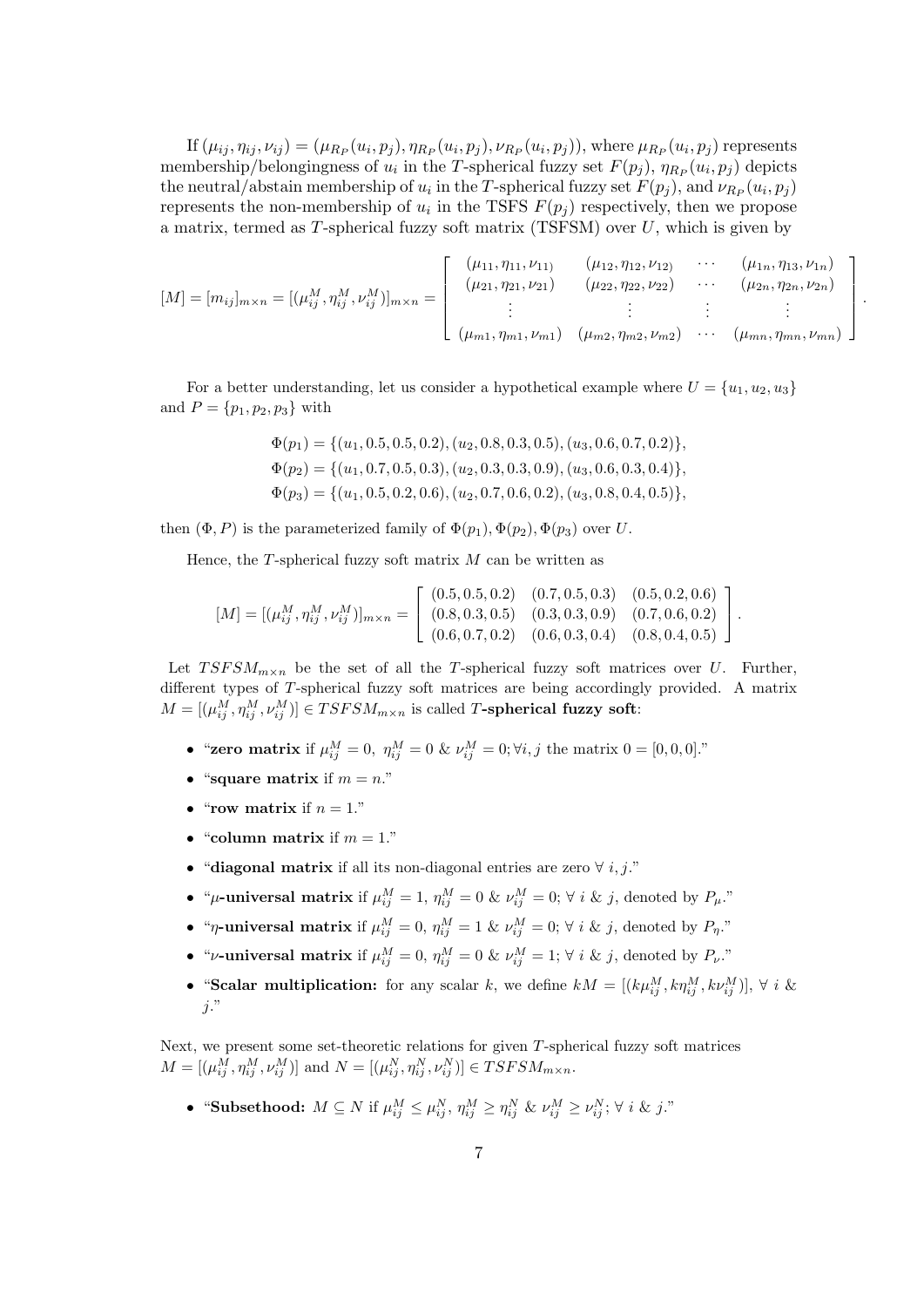- "Containment:  $M \supseteq N$  if  $\mu_{ij}^M \geq \mu_{ij}^N$ ,  $\eta_{ij}^M \leq \eta_{ij}^N$  &  $\nu_{ij}^M \leq \nu_{ij}^N$ ;  $\forall i$  & j."
- "Equality:  $M = N$  if  $\mu_{ij}^M = \mu_{ij}^N$ ,  $\eta_{ij}^M = \eta_{ij}^N$  &  $\nu_{ij}^M = \nu_{ij}^N$ ;  $\forall i$  & j."
- *•* "**Max Min Product:** Let  $M = [a_{ij}] = [(\mu_{ij}^M, \eta_{ij}^M, \nu_{ij}^M)] \in TSFSM_{m \times n}$  &  $N = [b_{jk}] = [(\mu_{jk}^N, \eta_{jk}^N, \nu_{jk}^N)] \in$  $T SFSM_{n\times p}$  then  $M*N=[c_{ik}]_{m\times p}=\left[\left(\max(\min_j(\mu_{ij}^M,\mu_{jk}^N)),\min(\min_j(\eta_{ij}^M,\eta_{jk}^N)),\min(\max_j(\nu_{ij}^M,\nu_{jk}^N))\right)\right];\ \forall$ *i*, *j* & *k*."
- *•* "**Average Max Min Product:** Let  $M = [a_{ij}] = [(\mu_{ij}^M, \eta_{ij}^M, \nu_{ij}^M)] \in TSFSM_{m \times n}$  &  $N = [b_{jk}] = [(\mu_{jk}^N, \eta_{jk}^N, \nu_{jk}^N)] \in$  $T SFSM_{n\times p}$  be two *T*-spherical fuzzy soft matrices then  $M *_{A} N = [c_{ik}]_{m \times p} = \left[ \left( \max_{j} (\frac{\mu_{ij}^{M} + \mu_{jk}^{N}}{2}), \min_{j} (\frac{\eta_{ij}^{M} + \eta_{jk}^{N}}{2}), \min_{j} (\frac{\nu_{ij}^{M}, \nu_{jk}^{N}}{2}) \right) \right]; \forall i, j \& k."$

**Remark:** It may be noted that Klement et al. [33], [34] have provided different types of *triangular norm* (t-*norm*) and *triangular conorm* (t-*conorm*) in an elaborated way. Accordingly, different combinations of these norms can also be considered for the proposed *T*-spherical fuzzy soft matrices. Here, we have only taken the composition of maximum and minimum operator.

### **Standard Binary Operations for** *T***-spherical Fuzzy Soft Matrices:**

Suppose that there are two *T*-spherical fuzzy soft matrices  $S_1 = [(\mu_{ij}^{S_1}, \eta_{ij}^{S_1}, \nu_{ij}^{S_1})]$  and  $S_2 =$  $[(\mu_{ij}^{S_2}, \eta_{ij}^{S_2}, \nu_{ij}^{S_2})] \in T SFSM_{m \times n}$ . Then some of the binary operations may be given as follows:

• 
$$
S_1^c = \left[ \left( \nu_{ij}^{S_1}, \eta_{ij}^{S_1}, \mu_{ij}^{S_1} \right) \right]; \forall i \text{ and } j.
$$
  
\n•  $S_1 \cup S_2 = \left[ \left( \max(\mu_{ij}^{S_1}, \mu_{ij}^{S_2}), \min(\eta_{ij}^{S_1}, \eta_{ij}^{S_2}), \min(\nu_{ij}^{S_1}, \nu_{ij}^{S_2}) \right) \right]; \forall i \text{ and } j.$   
\n•  $S_1 \cap S_2 = \left[ \left( \min(\mu_{ij}^{S_1}, \mu_{ij}^{S_2}), \min(\eta_{ij}^{S_1}, \eta_{ij}^{S_2}), \max(\nu_{ij}^{S_1}, \nu_{ij}^{S_2}) \right) \right] \forall i \text{ and } j.$   
\n•  $S_1 \otimes S_2 = \left[ \left( \mu_{ij}^{S_1} \cdot \mu_{ij}^{S_2}, \eta_{ij}^{S_1} \cdot \eta_{ij}^{S_2}, \sqrt[n]{(\nu_{ij}^{S_1})^2 + (\nu_{ij}^{S_2})^2 - (\nu_{ij}^{S_1})^2 \cdot (\nu_{ij}^{S_2})^2} \right) \right]; \forall i \text{ and } j.$   
\n•  $S_1 \oplus S_2 = \left[ \left( \sqrt[n]{(\mu_{ij}^{S_1})^2 + (\mu_{ij}^{S_2})^2 - (\mu_{ij}^{S_1})^2 \cdot (\mu_{ij}^{S_2})^2}, \eta_{ij}^{S_1} \cdot \eta_{ij}^{S_2}, \nu_{ij}^{S_1} \cdot \nu_{ij}^{S_2} \right) \right]; \forall i \text{ and } j.$   
\n•  $S_1 \oplus S_2 = \left[ \left( \frac{\mu_{ij}^{S_1} + \mu_{ij}^{S_2}}{2}, \frac{\eta_{ij}^{S_1} + \eta_{ij}^{S_2}}{2}, \frac{\nu_{ij}^{S_1} + \nu_{ij}^{S_2}}{2} \right) \right]; \forall i \text{ and } j.$   
\n•  $S_1 \oplus S_2 = \left[ \left( \frac{\mu_{1}^{S_1} + \mu_{2}^{S_2}}{w_1 + w_2}, \frac{\mu_{1}^{S_1} + \mu_{2}^{S_2}}{w_1 + w_2}, \frac{\mu_{1$ 

• 
$$
S_1\$_w S_2 = \left[ \left( ((\mu_{ij}^{S_1})^{w_1} \cdot (\mu_{ij}^{S_2})^{w_2})^{\frac{1}{w_1 + w_2}}, ((\eta_{ij}^{S_1})^{w_1} \cdot (\eta_{ij}^{S_2})^{w_2})^{\frac{1}{w_1 + w_2}}, ((\nu_{ij}^{S_1})^{w_1} \cdot (\nu_{ij}^{S_2})^{w_2})^{\frac{1}{w_1 + w_2}} \right) \right];
$$
  
\n $\forall i$  and j, where  $w_1, w_2 > 0$  are the weights.

•  $S_1 \bowtie S_2 = \left[ \left( 2 \cdot \frac{\mu_{ij}^{S_1} \cdot \mu_{ij}^{S_2}}{\mu_{ij}^{S_1} + \mu_{ij}^{S_2}}, 2 \cdot \frac{\eta_{ij}^{S_1} \cdot \eta_{ij}^{S_2}}{\eta_{ij}^{S_1} + \eta_{ij}^{S_2}}, 2 \cdot \frac{\nu_{ij}^{S_1} \cdot \nu_{ij}^{S_2}}{\nu_{ij}^{S_1} + \nu_{ij}^{S_2}} \right) \right]; \forall i \text{ and } j.$ 

• 
$$
S_1 \bowtie_w S_2 = \left[ \left( \frac{w_1 + w_2}{\frac{w_1}{s_1} + \frac{w_2}{s_2}}, \frac{w_1 + w_2}{\frac{w_1}{s_1} + \frac{w_2}{s_2}}, \frac{w_1 + w_2}{\frac{w_1}{s_1} + \frac{w_2}{s_2}} \right) \right]
$$
;  $\forall i$  and  $j$ ; where  $w_1, w_2 > 0$  are the weights.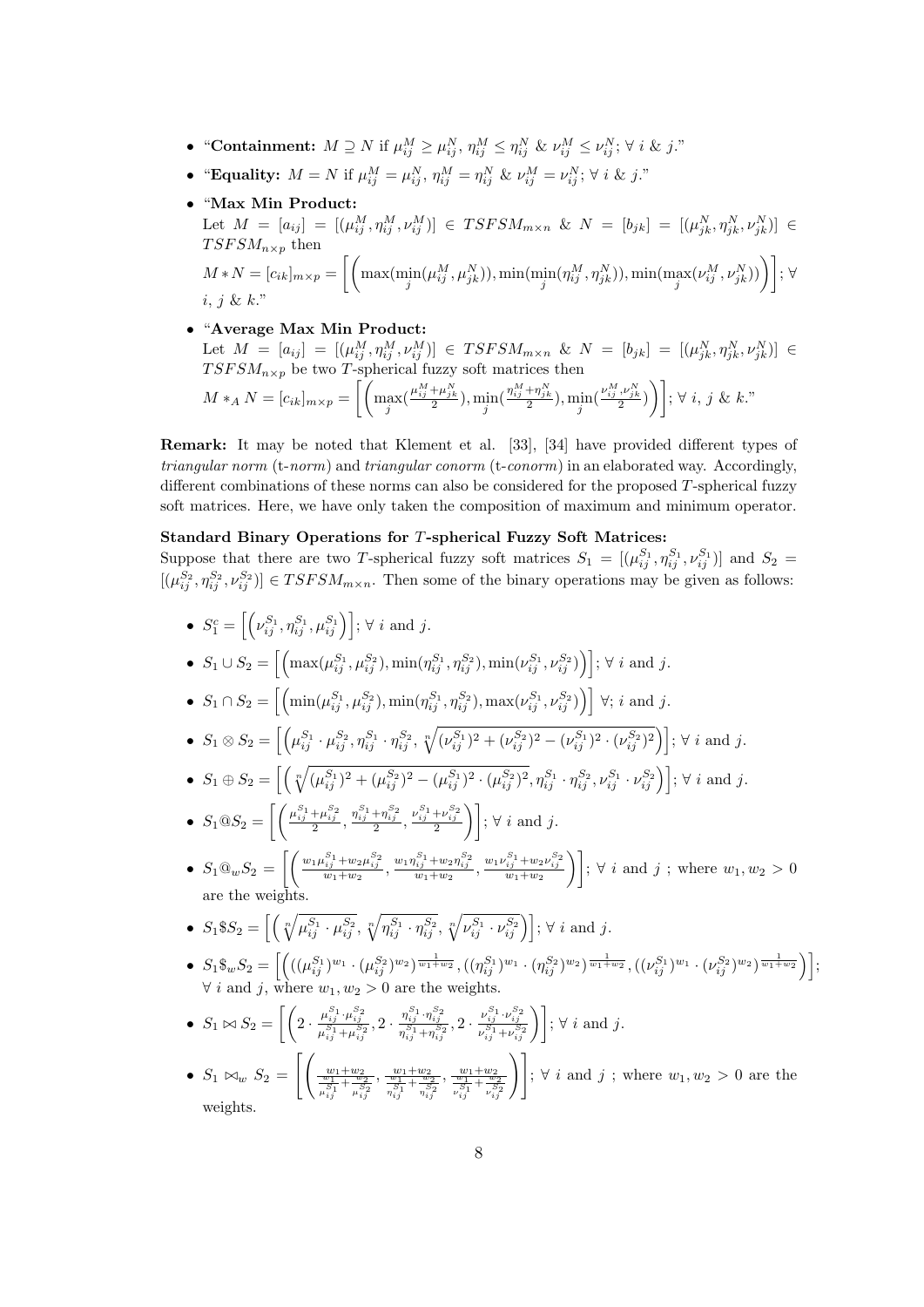**Proposition 1** *Let*  $S_1$  *and*  $S_2 \in T SFSM_{m \times n}$  *then the following laws hold:* 

*(i)*  $S_1 \cup S_2 = S_2 \cup S_1$ *(ii)*  $S_1 ∩ S_2 = S_2 ∩ S_1$  $(iii)$   $(S_1 ∪ S_2)^c = S_1^c ∩ S_2^c$  $(iv)$   $(S_1 ∩ S_2)^c = S_1^c ∪ S_2^c$ *(v)*  $(S_1^c \cap S_2^c)^c = S_1 \cup S_2$  $(vi)$   $(S_1^c \cup S_2^c)^c = S_1 \cap S_2$ .

**Proof**: Let  $S_1 = [(\mu_{ij}^{S_1}, \eta_{ij}^{S_1}, \nu_{ij}^{S_1})], S_2 = [(\mu_{ij}^{S_2}, \eta_{ij}^{S_2}, \nu_{ij}^{S_2})] \in TSFSM_{m \times n}$ . Then  $\forall i \& j$  we get,

(i)

$$
S_1 \cup S_2 = \left[ \left( \max(\mu_{ij}^{S_1}, \mu_{ij}^{S_2}), \min(\eta_{ij}^{S_1}, \eta_{ij}^{S_2}), \min(\nu_{ij}^{S_1}, \nu_{ij}^{S_2}) \right) \right] = \left[ \left( \max(\mu_{ij}^{S_2}, \mu_{ij}^{S_1}), \min(\eta_{ij}^{S_2}, \eta_{ij}^{S_1}), \min(\nu_{ij}^{S_2}, \nu_{ij}^{S_1}) \right) \right] = S_2 \cup S_1.
$$

(ii)

$$
S_1 \cup S_2 = \left[ \left( \min(\mu_{ij}^{S_1}, \mu_{ij}^{S_2}), \min(\eta_{ij}^{S_1}, \eta_{ij}^{S_2}), \max(\nu_{ij}^{S_1}, \nu_{ij}^{S_2}) \right) \right] = \left[ \left( \min(\mu_{ij}^{S_2}, \mu_{ij}^{S_1}), \min(\eta_{ij}^{S_2}, \eta_{ij}^{S_1}), \max(\nu_{ij}^{S_2}, \nu_{ij}^{S_1}) \right) \right] = S_2 \cup S_1.
$$

(iii)

$$
(S_1 \cup S_2)^c = \left(\left(\left[\left(\mu_{ij}^{S_1}, \eta_{ij}^{S_1}, \nu_{ij}^{S_1}\right)\right] \cup \left[\left(\mu_{ij}^{S_2}, \eta_{ij}^{S_2}, \nu_{ij}^{S_2}\right)\right]\right)\right)^c
$$
  
\n
$$
= \left[\max(\mu_{ij}^{S_1}, \mu_{ij}^{S_2}), \min(\eta_{ij}^{S_1}, \eta_{ij}^{S_2}), \min(\nu_{ij}^{S_1}, \nu_{ij}^{S_2})\right]^c
$$
  
\n
$$
= \left[\left(\min(\nu_{ij}^{S_1}, \nu_{ij}^{S_2}), \min(\eta_{ij}^{S_1}, \eta_{ij}^{S_2}), \max(\mu_{ij}^{S_1}, \mu_{ij}^{S_2})\right)\right]
$$
  
\n
$$
= \left[\left(\left[\left(\nu_{ij}^{S_1}, \eta_{ij}^{S_1}, \mu_{ij}^{S_1}\right)\right] \cap \left[\left(\nu_{ij}^{S_2}, \eta_{ij}^{S_2}, \mu_{ij}^{S_2}\right)\right]\right)\right] = S_1^c \cap S_2^c.
$$

Similarly, (*iv*), (*v*) and (*vi*) can be proved easily.

**Proposition 2** Let  $S_1 = [(\mu_{ij}^{S_1}, \eta_{ij}^{S_1}, \nu_{ij}^{S_1})] \in TSFSM_{m \times n}$ . Then the following laws hold as per *the proposed definitions:*

| ( <i>i</i> ) $(S_1^c)^c = S_1$        | $(vi)$ $S_1 \cup P_\mu = P_\mu$      |
|---------------------------------------|--------------------------------------|
| ( <i>ii</i> ) $(P_{\mu})^c = P_{\nu}$ | $(vii)$ $S_1 \cap P_{\nu} = S_1$     |
| $(iii)$ $(P_n)^c = P_n$               | ( <i>viii</i> ) $S_1 \cap S_1 = S_1$ |
| $(iv)$ $(P_{\nu})^c = P_{\mu}$        | $(ix)$ $S_1 \cap P_\mu = S_1$        |
| (v) $S_1 \cup S_1 = S_1$              | (x) $S_1 \cap P_{\nu} = P_{\nu}$ .   |
|                                       |                                      |

**Proposition 3** Let  $S_1$  and  $S_2 \in T SFSM_{m \times n}$ . Then the following laws w.r.t. the weighted *form hold:*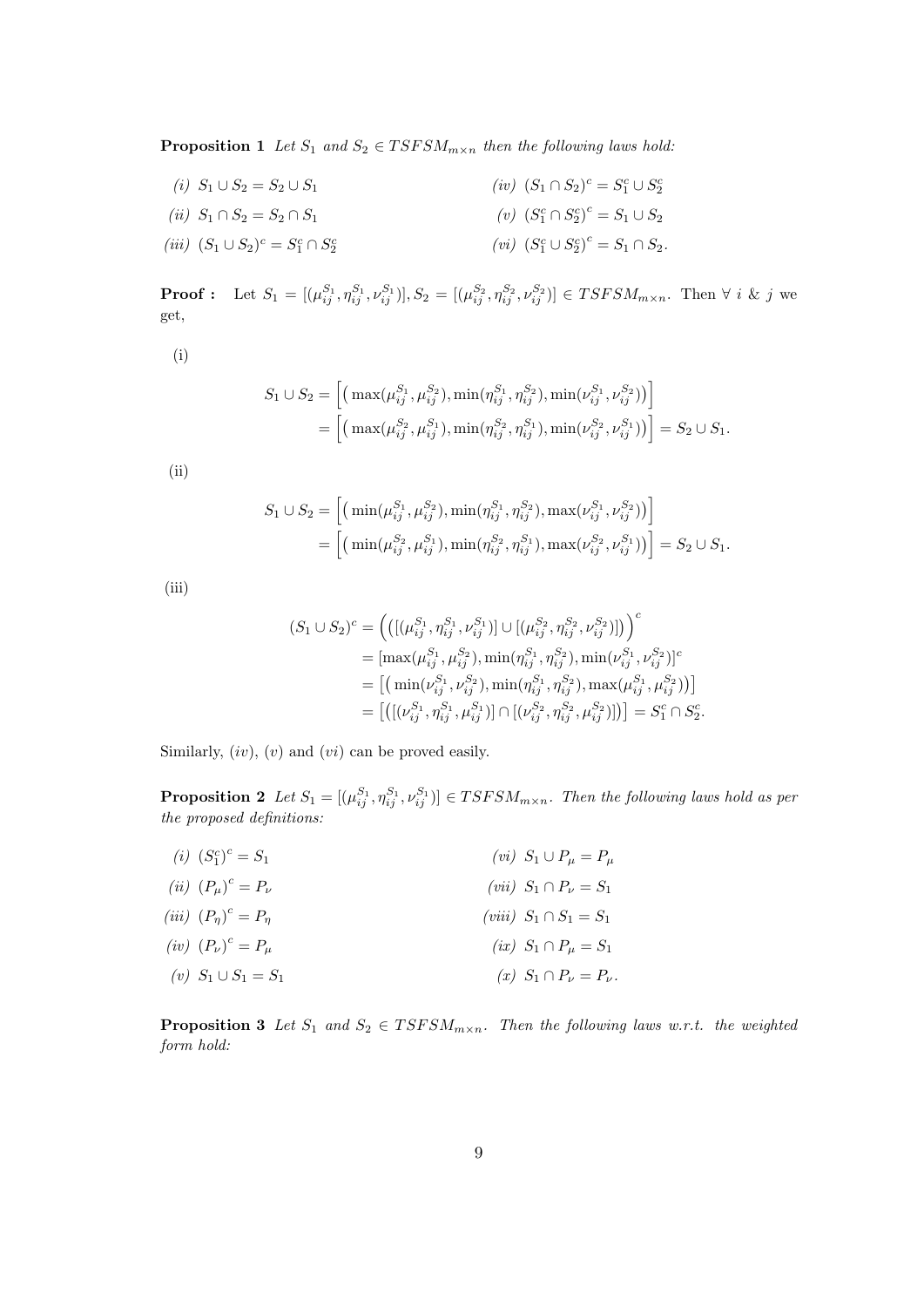(i) 
$$
(S_1^c@_wS_2^c)^c = S_1@_wS_2
$$
  
\n(ii)  $(S_1^c@_wS_2^c)^c = S_1@_wS_2$   
\n(iii)  $(S_1^c@_wS_2^c)^c = S_1@_wS_2$   
\n(iv)  $S_1@_wS_2 = S_2@_wS_1$   
\n(v)  $S_1@_wS_2 = S_2@_wS_1$   
\n(vi)  $S_1@_wS_2 = S_2@_wS_1$   
\n(vii)  $(S_1^c\bowtie_w S_2^c)^c = S_1\bowtie_w S_2$   
\n(viii)  $(S_1^c\bowtie_w S_2^c)^c = S_1\bowtie_w S_2$ 

**Proof**: Let  $S_1 = [(\mu_{ij}^{S_1}, \eta_{ij}^{S_1}, \nu_{ij}^{S_1})], S_2 = [(\mu_{ij}^{S_2}, \eta_{ij}^{S_2}, \nu_{ij}^{S_2})] \in TSFSM_{m \times n}$ . Then  $\forall i, j \&$  $w_1, w_2 > 0$ , we get,

(i)

$$
(S_1^c \mathbb{Q}_w S_2^c)^c = \left( \left[ \left( (\nu_{ij}^{S_1}, \eta_{ij}^{S_1}, \mu_{ij}^{S_1}) \mathbb{Q}_w (\nu_{ij}^{S_2}, \eta_{ij}^{S_2}, \mu_{ij}^{S_2}) \right) \right] \right)^c
$$
  
= 
$$
\left( \left[ \left( \frac{w_1 \nu_{ij}^{S_1} + w_2 \nu_{ij}^{S_2}}{w_1 + w_2}, \frac{w_1 \eta_{ij}^{S_1} + w_2 \eta_{ij}^{S_2}}{w_1 + w_2}, \frac{w_1 \mu_{ij}^{S_1} + w_2 \mu_{ij}^{S_2}}{w_1 + w_2} \right) \right] \right)^c
$$
  
= 
$$
\left[ \left( \frac{w_1 \mu_{ij}^{S_1} + w_2 \mu_{ij}^{S_2}}{w_1 + w_2}, \frac{w_1 \eta_{ij}^{S_1} + w_2 \eta_{ij}^{S_2}}{w_1 + w_2}, \frac{w_1 \nu_{ij}^{S_1} + w_2 \nu_{ij}^{S_2}}{w_1 + w_2} \right) \right] = S_1 \mathbb{Q}_w S_2.
$$

(ii)

$$
(S_1^c \mathcal{F}_w S_2^c)^c = \left( \left[ \left( (\nu_{ij}^{S_1}, \eta_{ij}^{S_1}, \mu_{ij}^{S_1}) \mathcal{F}_w (\nu_{ij}^{S_2}, \eta_{ij}^{S_2}, \mu_{ij}^{S_2}) \right) \right] \right)^c
$$
  
\n
$$
= \left( \left[ \left( ((\nu_{ij}^{S_1})^{w_1} \cdot (\nu_{ij}^{S_2})^{w_2})^{\frac{1}{w_1 + w_2}}, ((\eta_{ij}^{S_1})^{w_1} \cdot (\eta_{ij}^{S_2})^{w_2})^{\frac{1}{w_1 + w_2}}, ((\mu_{ij}^{S_1})^{w_1} \cdot (\mu_{ij}^{S_2})^{w_2})^{\frac{1}{w_1 + w_2}} \right) \right] \right)^c
$$
  
\n
$$
= \left[ \left( ((\mu_{ij}^{S_1})^{w_1} \cdot (\mu_{ij}^{S_2})^{w_2})^{\frac{1}{w_1 + w_2}}, ((\eta_{ij}^{S_1})^{w_1} \cdot (\eta_{ij}^{S_2})^{w_2})^{\frac{1}{w_1 + w_2}}, ((\nu_{ij}^{S_1})^{w_1} \cdot (\nu_{ij}^{S_2})^{w_2})^{\frac{1}{w_1 + w_2}} \right) \right]
$$
  
\n
$$
= S_1 \mathcal{F}_w S_2.
$$

Similar proof for (*iii*).

(iv)

$$
S_1 @_{w} S_2 = \left[ \left( \frac{w_1 \mu_{ij}^{S_1} + w_2 \mu_{ij}^{S_2}}{w_1 + w_2}, \frac{w_1 \eta_{ij}^{S_1} + w_2 \eta_{ij}^{S_2}}{w_1 + w_2}, \frac{w_1 \nu_{ij}^{S_1} + w_2 \nu_{ij}^{S_2}}{w_1 + w_2} \right) \right]
$$
  
= 
$$
\left[ \left( \frac{w_2 \mu_{ij}^{S_2} + w_1 \mu_{ij}^{S_1}}{w_2 + w_1}, \frac{w_2 \eta_{ij}^{S_2} + w_1 \eta_{ij}^{S_1}}{w_2 + w_1}, \frac{w_2 \nu_{ij}^{S_2} + w_1 \nu_{ij}^{S_1}}{w_2 + w_1} \right) \right]
$$
  
= 
$$
S_2 @_{w} S_1.
$$

(v)

$$
S_1 \mathcal{E}_w S_2 = \left[ \left( ((\mu_{ij}^{S_1})^{w_1} \cdot (\mu_{ij}^{S_2})^{w_2})^{\frac{1}{w_1 + w_2}}, ((\eta_{ij}^{S_1})^{w_1} \cdot (\eta_{ij}^{S_2})^{w_2})^{\frac{1}{w_1 + w_2}}, ((\nu_{ij}^{S_1})^{w_1} \cdot (\nu_{ij}^{S_2})^{w_2})^{\frac{1}{w_1 + w_2}} \right] \right]
$$
  
= 
$$
\left[ \left( ((\mu_{ij}^{S_2})^{w_2} \cdot (\mu_{ij}^{S_1})^{w_1})^{\frac{1}{w_2 + w_1}}, ((\eta_{ij}^{S_2})^{w_2} \cdot (\eta_{ij}^{S_1})^{w_1})^{\frac{1}{w_2 + w_1}}, ((\nu_{ij}^{S_2})^{w_2} \cdot (\nu_{ij}^{S_1})^{w_1})^{\frac{1}{w_2 + w_1}} \right] \right]
$$
  
=  $S_2 \mathcal{E}_w S_1.$ 

Similarly, (*vi*) can easily be verified.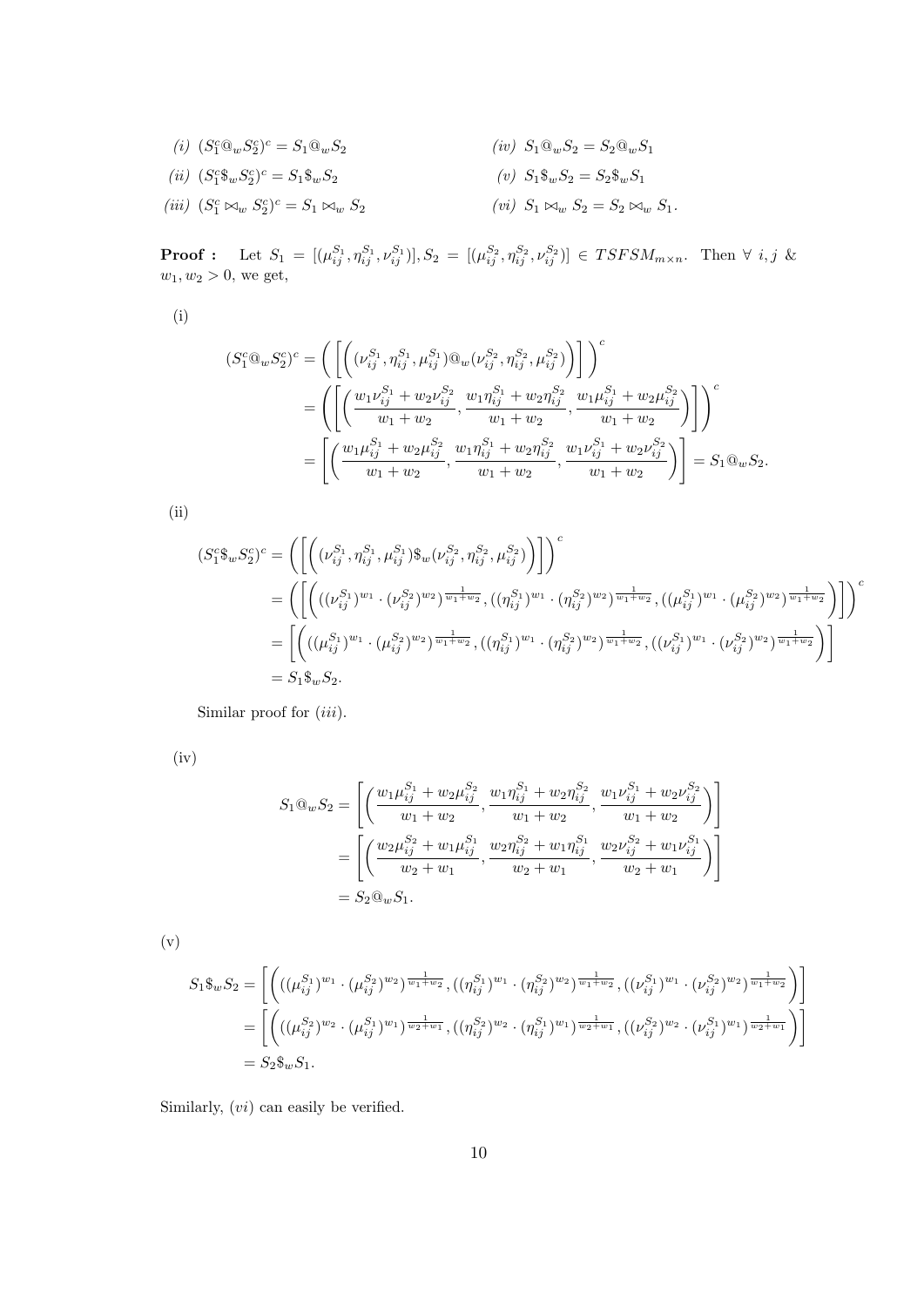**Proposition 4** *Let*  $S_1$ ,  $S_2$  *and*  $S_3 \in T SFSM_{m \times n}$  *be three matrices then the following laws in connection with the associativity hold:*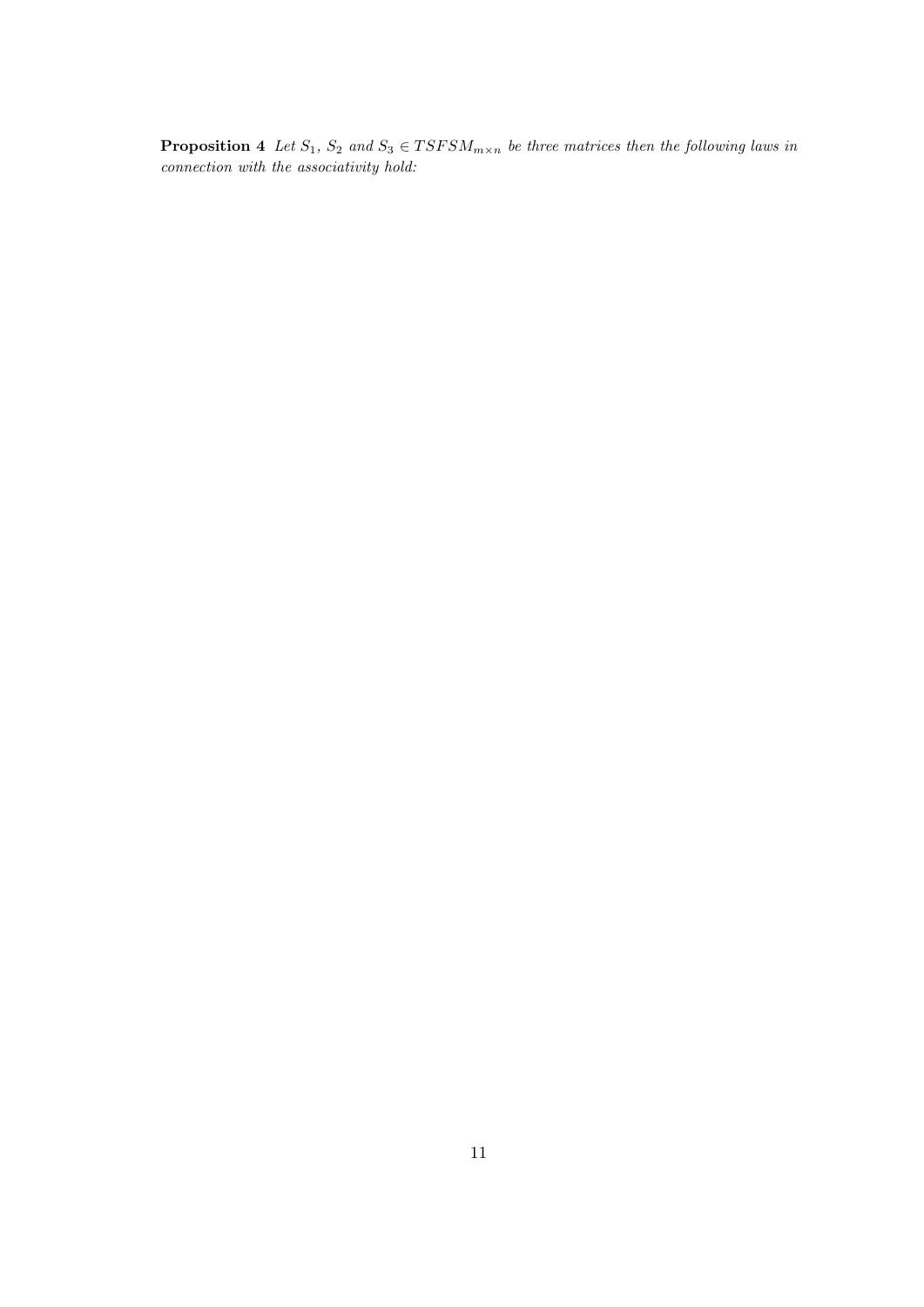(i) 
$$
(S_1 \cup S_2) \cup S_3 = S_1 \cup (S_2 \cup S_3)
$$
  
\n(ii)  $(S_1 \cap S_2) \cap S_3 = S_1 \cap (S_2 \cap S_3)$   
\n(iii)  $(S_1 @ S_2) @ S_3 = S_1 @ (S_2 @ S_3)$   
\n(iv)  $(S_1 @ S_2) @ S_3 = S_1 @ (S_2 @ S_3)$   
\n(v)  $(S_1 \bowtie S_2) \bowtie S_3 = S_1 \bowtie (S_2 \bowtie S_3)$ .

**Proof:** For all *i* & *j* we write,

(i)

$$
(S_1 \cup S_2) \cup S_3 = \left[ \left( \left[ (\max\{\mu_{ij}^{S_1}, \mu_{ij}^{S_2}\}, \min\{\eta_{ij}^{S_1}, \eta_{ij}^{S_2}\}\), \min\{\nu_{ij}^{S_1}, \nu_{ij}^{S_2}\}\right] \cup \left[ (\mu_{ij}^{S_3}, \nu_{ij}^{S_3})\right] \right) \right]
$$
  
\n
$$
= \left[ \left( \max\{(\mu_{ij}^{S_1}, \mu_{ij}^{S_2}), \mu_{ij}^{S_3}\}, \min\{(\eta_{ij}^{S_1}, \eta_{ij}^{S_2}), \eta_{ij}^{S_3}\}, \min\{(\nu_{ij}^{S_1}, \nu_{ij}^{S_2}), \nu_{ij}^{S_3}\} \right) \right]
$$
  
\n
$$
= \left[ \left( \max\{(\mu_{ij}^{S_1}, (\mu_{ij}^{S_2}, \mu_{ij}^{S_3}))\}, \min\{\eta_{ij}^{S_1}, (\eta_{ij}^{S_2}, \eta_{ij}^{S_3})\}, \min\{\nu_{ij}^{S_1}, (\nu_{ij}^{S_2}, \nu_{ij}^{S_3})\} \right) \right]
$$
  
\n
$$
= S_1 \cup (S_2 \cup S_3).
$$

(ii)

$$
(S_1 \cap S_2) \cap S_3 = \left[ \left( \min\{\mu_{ij}^{S_1}, \mu_{ij}^{S_2}\}, \left(\min\{\eta_{ij}^{S_1}, \eta_{ij}^{S_2}\}, \max\{\nu_{ij}^{S_1}, \nu_{ij}^{S_2}\}\right) \cup (\mu_{ij}^{S_3}, \nu_{ij}^{S_3}) \right) \right]
$$
  
\n
$$
= \left[ \left( \min\{(\mu_{ij}^{S_1}, \mu_{ij}^{S_2}), \mu_{ij}^{S_3}\}, \left(\min\{(\eta_{ij}^{S_1}, \eta_{ij}^{S_2}), \eta_{ij}^{S_3}\}, \max\{(\nu_{ij}^{S_1}, \nu_{ij}^{S_2}), \nu_{ij}^{S_3}\}\right) \right] \right]
$$
  
\n
$$
= \left[ \left( \min\{(\mu_{ij}^{S_1}, (\mu_{ij}^{S_2}, \mu_{ij}^{S_3}))\}, \left(\min\{(\eta_{ij}^{S_1}, (\eta_{ij}^{S_2}, \mu_{ij}^{S_3}))\}, \max\{\nu_{ij}^{S_1}, (\nu_{ij}^{S_2}, \nu_{ij}^{S_3})\}\right) \right] \right]
$$
  
\n
$$
= S_1 \cap (S_2 \cap S_3).
$$

Similar proof for (iii), (iv) and (v).

**Proposition 5** *Let*  $S_1$ ,  $S_2$  *and*  $S_3 \in T SFSM_{m \times n}$  *are soft matrices. The following laws in connection with the distributivity hold:*

- (i)  $S_1 \cap (S_2 \cup S_3) = (S_1 \cap S_2) \cup (S_1 \cap S_3)$  (ix)  $S_1 @ (S_2 \cup S_3) = (S_1 @ S_2) \cup (S_1 @ S_3)$
- $(iii)$   $(S_1 ∩ S_2) ∪ S_3 = (S_1 ∪ S_3) ∩ (S_2 ∪ S_3)$
- $(iii)$  *S*<sub>1</sub> ∪ (*S*<sub>2</sub> ∩ *S*<sub>3</sub>) = (*S*<sub>1</sub> ∪ *S*<sub>2</sub>) ∩ (*S*<sub>1</sub> ∪ *S*<sub>3</sub>)
- *(iv)*  $(S_1 \cup S_2) \cap S_3 = (S_1 \cap S_3) \cup (S_2 \cap S_3)$
- *(v)*  $(S_1 ∩ S_2) @ S_3 = (S_1 @ S_3) ∩ (S_2 @ S_3)$
- 

$$
(vii) S_1 \cup (S_2 \t\t\t@S_3) = (S_1 \cup S_2) \t\t\t\t\t@(S_1 \cup S_3)
$$

$$
(xi) S_1\$(S_2 \cup S_3) = (S_1\$S_2) \cup (S_1\$S_3)
$$

*(x)*  $S_1$  $\mathbb{Q}(S_2 \cap S_3) = (S_1 \mathbb{Q} S_2) \cap (S_2 \mathbb{Q} S_3)$ 

- $(xii)$   $(S_1 ∪ S_2)$  \$ $S_3 = (S_1$  \$ $S_3) ∪ (S_2$  \$ $S_3)$
- $(iiiii)$  *S*<sub>1</sub> ∪ (*S*<sub>2</sub>  $\bowtie$  *S*<sub>3</sub>) = (*S*<sub>1</sub> ∪ *S*<sub>2</sub>)  $\bowtie$  (*S*<sub>1</sub> ∪ *S*<sub>3</sub>)
- $(vi)$   $(S_1 \cap S_2) \bowtie S_3 = (S_1 \bowtie S_3) \cap (S_2 \bowtie S_3)$   $(xiv)$   $S_1 \bowtie (S_2 \cup S_3) = (S_1 \bowtie S_2) \cup (S_1 \bowtie S_3)$

$$
(xv) S_1\$(S_2 \cap S_3) = (S_1\$S_2) \cap (S_2\$S_3)
$$

(viii)  $(S_1 \cup S_2) \bowtie S_3 = (S_1 \bowtie S_3) \cup (S_2 \bowtie S_3)$  (xvi)  $(S_1 \cap S_2) \$S_3 = (S_1 \$ S_3) \cap (S_2 \$ S_3)$ .

**Proof :** For all *i* & *j* we write,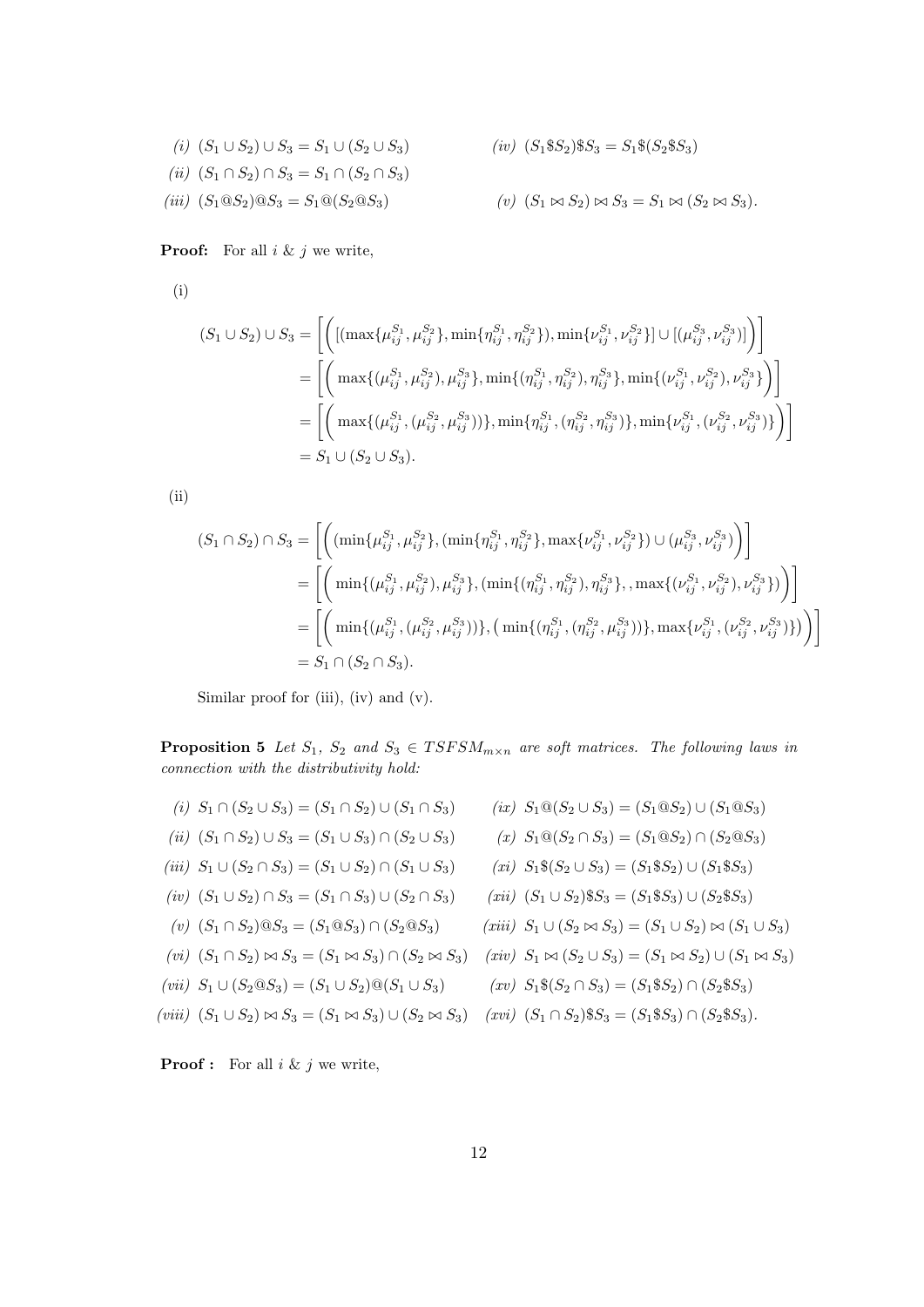$$
\rm(i)
$$

$$
S_1 \cap (S_2 \cup S_3) = \left[ \left( \left[ \left( \mu_{ij}^{S_1}, \eta_{ij}^{S_1}, \nu_{ij}^{S_1} \right) \right] \cap \left[ \left( \max \{ \mu_{ij}^{S_2}, \mu_{ij}^{S_3} \}, \min \{ \eta_{ij}^{S_2}, \eta_{ij}^{S_3} \}, \min \{ \nu_{ij}^{S_2}, \nu_{ij}^{S_3} \} \right) \right] \right) \right]
$$
  
= 
$$
\left[ \left( \min \{ \mu_{ij}^{S_1}, \max \{ \mu_{ij}^{S_2}, \mu_{ij}^{S_3} \} \}, \min \{ \eta_{ij}^{S_1}, \min \{ \eta_{ij}^{S_2}, \mu_{ij}^{S_3} \} \}, \max \{ \nu_{ij}^{S_1}, \min \{ \nu_{ij}^{S_2}, \nu_{ij}^{S_3} \} \} \right) \right].
$$

Now,

$$
(S_{1} \cap S_{2}) \cup (S_{1} \cap S_{3}) = \left[ \left( \min\{\mu_{ij}^{S_{1}}, \mu_{ij}^{S_{2}}\}, \min\{\eta_{ij}^{S_{1}}, \eta_{ij}^{S_{2}}\}, \max\{\nu_{ij}^{S_{1}}, \nu_{ij}^{S_{2}}\} \right) \right] \cup \left[ \left( \min\{\mu_{ij}^{S_{1}}, \mu_{ij}^{S_{3}}\}, \min\{\eta_{ij}^{S_{1}}, \eta_{ij}^{S_{3}}\}, \max\{\nu_{ij}^{S_{1}}, \nu_{ij}^{S_{3}}\} \right) \right]
$$
  
\n
$$
= \left[ \left( \max(\min\{\mu_{ij}^{S_{1}}, \mu_{ij}^{S_{2}}\}, \min\{\mu_{ij}^{S_{1}}, \mu_{ij}^{S_{3}}\}), \min(\min\{\eta_{ij}^{S_{1}}, \eta_{ij}^{S_{2}}\}, \min\{\eta_{ij}^{S_{1}}, \eta_{ij}^{S_{3}}\} \right), \min(\max\{\nu_{ij}^{S_{1}}, \nu_{ij}^{S_{2}}\}, \max\{\nu_{ij}^{S_{1}}, \nu_{ij}^{S_{3}}\} ) \right]
$$
  
\n
$$
= \left[ \left( \max(\mu_{ij}^{S_{1}}, \min\{\mu_{ij}^{S_{2}}, \mu_{ij}^{S_{3}}\}), \min(\eta_{ij}^{S_{1}}, \min\{\eta_{ij}^{S_{2}}, \eta_{ij}^{S_{3}}\} \right), \min(\nu_{ij}^{S_{1}}, \max\{\nu_{ij}^{S_{2}}, \nu_{ij}^{S_{3}}\} ) \right]
$$
  
\n
$$
= \left[ \left( \min(\mu_{ij}^{S_{1}}, \max\{\mu_{ij}^{S_{2}}, \mu_{ij}^{S_{3}}\}), \min(\mu_{ij}^{S_{1}}, \min\{\mu_{ij}^{S_{2}}, \mu_{ij}^{S_{3}}\} \right), \max(\nu_{ij}^{S_{1}}, \min\{\nu_{ij}^{S_{2}}, \nu_{ij}^{S_{3}}\} ) \right) \right]
$$
  
\n
$$
= \left[ \left( \min(\mu_{ij}^{S_{1}}, \max\{\mu_{ij}^{S_{2}}, \mu_{ij}^{S_{3}}\}) , \min(\mu_{ij}^{S_{1}}, \min\{\mu_{ij}^{S_{2}}, \mu_{ij}^{S_{3}}\}) , \max(\nu_{ij}^{S
$$

Hence,  $S_1 \cap (S_2 \cup S_3) = (S_1 \cap S_2) \cup (S_1 \cap S_3)$  holds.

(ii)

$$
(S_1 \cap S_2) \cup S_3 = \left[ \left( \min\{\mu_{ij}^{S_1}, \mu_{ij}^{S_2}\}, \min\{\eta_{ij}^{S_1}, \eta_{ij}^{S_2}\}, \max\{\nu_{ij}^{S_1}, \nu_{ij}^{S_2}\} \right) \right] \cup \left[ \left( \mu_{ij}^{S_3}, \nu_{ij}^{S_3} \right) \right]
$$

$$
= \left[ \left( \max(\min\{\mu_{ij}^{S_1}, \mu_{ij}^{S_2}\}, \mu_{ij}^{S_3}), \min(\min\{\eta_{ij}^{S_1}, \eta_{ij}^{S_2}\}, \mu_{ij}^{S_3}), \right. \right)
$$

$$
\min(\max\{\nu_{ij}^{S_1}, \nu_{ij}^{S_2}\}, \nu_{ij}^{S_3}) \right].
$$

Now,

$$
(S_1 \cup S_3) \cap (S_2 \cup S_3) = \left[ \left( \max\{\mu_{ij}^{S_1}, \mu_{ij}^{S_3}\}, \min\{\eta_{ij}^{S_1}, \eta_{ij}^{S_3}\}, \min\{\nu_{ij}^{S_1}, \nu_{ij}^{S_3}\} \right) \right] \cap \left[ \left( \max\{\mu_{ij}^{S_2}, \mu_{ij}^{S_3}\}, \min\{\nu_{ij}^{S_2}, \nu_{ij}^{S_3}\} \right) \right]
$$
  
\n
$$
= \left[ \left( \min\{\max\{\mu_{ij}^{S_1}, \mu_{ij}^{S_3}\}, \max\{\mu_{ij}^{S_2}, \mu_{ij}^{S_3}\} \right), \min\{\min\{\eta_{ij}^{S_1}, \eta_{ij}^{S_3}\}, \min\{\eta_{ij}^{S_2}, \eta_{ij}^{S_3}\} \right), \max\{\min\{\nu_{ij}^{S_1}, \nu_{ij}^{S_3}\}, \min\{\nu_{ij}^{S_2}, \nu_{ij}^{S_3}\} \right) \right]
$$
  
\n
$$
= \left[ \left( \min\{\max\{\mu_{ij}^{S_1}, \mu_{ij}^{S_2}\}, \mu_{ij}^{S_3}\}, \min\{\min\{\eta_{ij}^{S_1}, \eta_{ij}^{S_2}\}, \eta_{ij}^{S_3}\} \right) \right]
$$
  
\n
$$
= \left[ \left( \min\{\max\{\mu_{ij}^{S_1}, \mu_{ij}^{S_2}\}, \mu_{ij}^{S_3}\}, \min\{\min\{\eta_{ij}^{S_1}, \eta_{ij}^{S_2}\}, \eta_{ij}^{S_3}\} \right), \max\{\min\{\nu_{ij}^{S_1}, \nu_{ij}^{S_2}\}, \nu_{ij}^{S_3}\} \right) \right]
$$
  
\n
$$
= \left[ \left( \max\{\min\{\mu_{ij}^{S_1}, \mu_{ij}^{S_2}\}, \mu_{ij}^{S_3}\}, \min\{\min\{\eta_{ij}^{S_1}, \eta_{ij}^{S_2}\}, \eta_{ij}^{S_3}\} \right), \min\{\max\{\nu_{ij}^{S_1}, \nu_{ij}^{S_3}\}, \nu_{ij}^{S_3}\} \right]
$$
  
\n
$$
= \left[ \left( \max\{\min\{\mu_{ij}
$$

Hence,  $(S_1 \cap S_2) \cup S_3 = (S_1 \cup S_3) \cap (S_2 \cup S_3).$ 

The rest of the laws may easily be obtained on similar lines.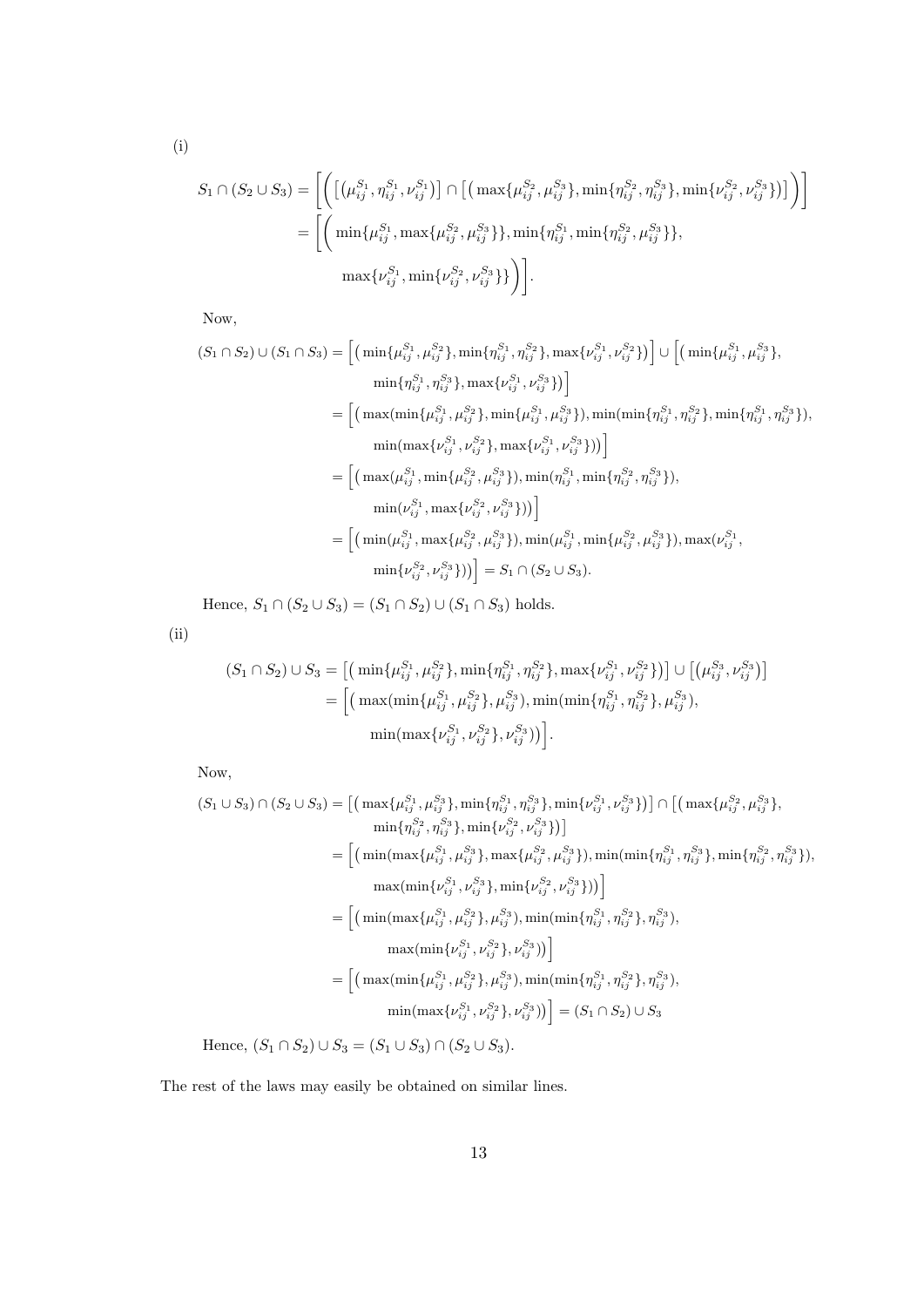# **4 Application of TSFSM in Decision-Making**

In this section, we consider a general decision-making problem where the structure of information being considered in the format of *T*-spherical fuzzy soft matrix & propose some revised definitions which are utmost essential for solving the problem under consideration.

**Definition 1** If  $S_1 = [(\mu_{ij}^{S_1}, \eta_{ij}^{S_1}, \nu_{ij}^{S_1})] \in TSFSM_{m \times n}$ , then the **choice matrix** of TSFSM *S*<sup>1</sup> *is defined as*

$$
C(S_1) = \left[ \left( \frac{\sum_{j=1}^{n} (\mu_{ij}^{S_1})^q}{n}, \frac{\sum_{j=1}^{n} (\eta_{ij}^{S_1})^q}{n}, \frac{\sum_{j=1}^{n} (\nu_{ij}^{S_1})^q}{n} \right) \right]_{m \times 1}; \ \forall \ i \ if \ weights \ are \ same.
$$

**Definition 2** If  $S_1 = [(\mu_{ij}^{S_1}, \eta_{ij}^{S_1}, \nu_{ij}^{S_1})] \in TSFSM_{m \times n}$ , then the **weighted choice matrix** of *TSFSM S*<sup>1</sup> *is defined by*

$$
C_w(S_1) = \left[ \left( \frac{\sum_{j=1}^n w_j (\mu_{ij}^{S_1})^q}{\sum w_j}, \frac{\sum_{j=1}^n w_j (\eta_{ij}^{S_1})^q}{\sum w_j}, \frac{\sum_{j=1}^n w_j (\nu_{ij}^{S_1})^q}{\sum w_j} \right) \right]_{m \times 1} \forall i \text{ where } w_j > 0 \text{ are weights.}
$$

On the basis of the above proposed definitions, we present a new algorithm to deal with the problem of decision-making which is being outlined in the flow chart given in Figure 2.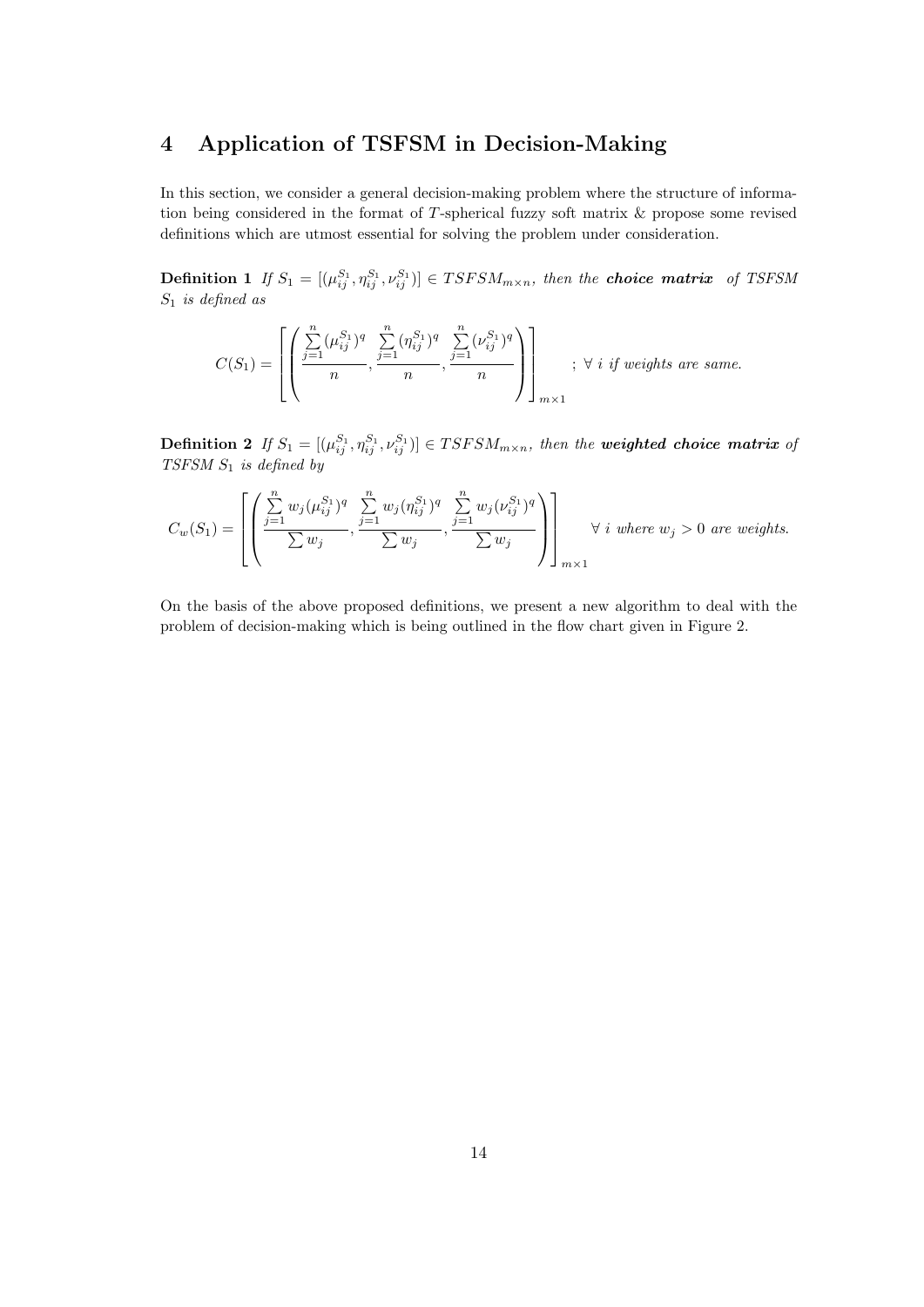The proposed methodology for solving the multi-criteria decision-making problem is being illustrated with a numerical example as follows:

**Example 1.** Assume that an Indian multi-national company is planning some financial strategy for the upcoming year as per the group strategy objective. Four well defined investment alternatives have been taken into consideration and labeled as *A*<sup>1</sup> : investment in "*South Indian Markets*"; *A*<sup>2</sup> : investment in "*East Indian Markets*"; *A*<sup>3</sup> : investment in "*North Indian Markets*"; and *A*<sup>4</sup> : investment in "*West Indian markets*". After a preliminary screening for evaluation purpose, it has been decided to proceed by taking four criteria, namely as  $\mathcal{C}^1$ : "growth";  $C^2$ : "risk analysis";  $C^3$ : "the socio-political impact" and  $C^4$ : "the environmental and *other factors*". Suppose that based on the financial strategies adopted for the welfare of the company, the weight vector is  $\omega = (0.2, 0.3, 0.1, 0.4)^T$ .

Here, for the simplicity of the computation for the example under consideration, we take the value of *q* as 2 in the definitions. The computational steps for the the above stated problem using the proposed algorithm are below.

• **Step 1.** First we write the following spherical fuzzy soft decision matrix  $R = [(r_{ij})] =$  $[(\mu_{ij}, \eta_{ij}, \nu_{ij})], (i, j = 1, 2, 3, 4)$  for the four alternatives  $\mathcal{A}^i$   $(i = 1, 2, 3, 4)$  & the four criteria  $\mathcal{C}^j$  ( $j = 1, 2, 3, 4$ ) based on the information provided by the experts:

|  |  | $\mathcal{C}^2$ | $\mathcal{C}^3$ |                                                                                                                                                                                                                                                                                                    |
|--|--|-----------------|-----------------|----------------------------------------------------------------------------------------------------------------------------------------------------------------------------------------------------------------------------------------------------------------------------------------------------|
|  |  |                 |                 | $R=\begin{pmatrix} \mathcal{A}^1 & \left(\begin{matrix} (0.2,0.2,0.6) & (0.5,0.3,0.2) & (0.5,0.2,0.3) & (0.4,0.3,0.2) \\ (0.3,0.4,0.4) & (0.6,0.3,0.1) & (0.5,0.3,0.2) & (0.2,0.1,0.7) \\ (0.4,0.5,0.2) & (0.6,0.3,0.2) & (0.7,0.2,0.2) & (0.3,0.3,0.5) \\ \mathcal{A}^4 & (0.3,0.2,0.6) & (0.2,0$ |
|  |  |                 |                 |                                                                                                                                                                                                                                                                                                    |
|  |  |                 |                 |                                                                                                                                                                                                                                                                                                    |
|  |  |                 |                 |                                                                                                                                                                                                                                                                                                    |

• **Step 2.** Since  $\mathcal{C}^2$  and  $\mathcal{C}^3$  are the cost criterions whereas  $\mathcal{C}^1$  and  $\mathcal{C}^4$  are the benefit criterions, therefore, we have to normalize the decision matrix. Hence, we obtain the normalized decision matrix is as follows:

$$
R = \frac{\mathcal{A}^1}{\mathcal{A}^3} \begin{pmatrix} (0.6, 0.2, 0.2) & (0.5, 0.3, 0.2) & (0.5, 0.2, 0.3) & (0.2, 0.3, 0.4) \\ (0.4, 0.4, 0.3) & (0.6, 0.3, 0.1) & (0.5, 0.3, 0.2) & (0.7, 0.1, 0.2) \\ (0.2, 0.5, 0.4) & (0.6, 0.3, 0.2) & (0.7, 0.2, 0.2) & (0.5, 0.3, 0.3) \\ \mathcal{A}^4 & (0.6, 0.2, 0.3) & (0.2, 0.2, 0.6) & (0.2, 0.3, 0.6) & (0.4, 0.2, 0.4) \end{pmatrix}.
$$

We observe that the element  $(0.6, 0.2, 0.2)$  in the matrix  $R$  represents the degree to which the alternative  $A_1$  matches the criterion  $C_1$  is 0.6, the degree to which  $A_1$  is neutral to the criteria  $C_1$  is 0.2 and the degree to which  $A_1$  does not satisfy  $C_1$  is 0.2. On similar pattern, rest elements of the matrix can be interpreted.

- *•* **Step 3:**
	- **– Case 1: Weights are Equal**

We find the choice matrix for *R* as:

$$
C(R) = \left[ \begin{array}{c} (0.225, 0.065, 0.0825) \\ (0.315, 0.0875, 0.045) \\ (0.285, 0.1175, 0.0825) \\ (0.15, 0.0525, 0.215) \end{array} \right].
$$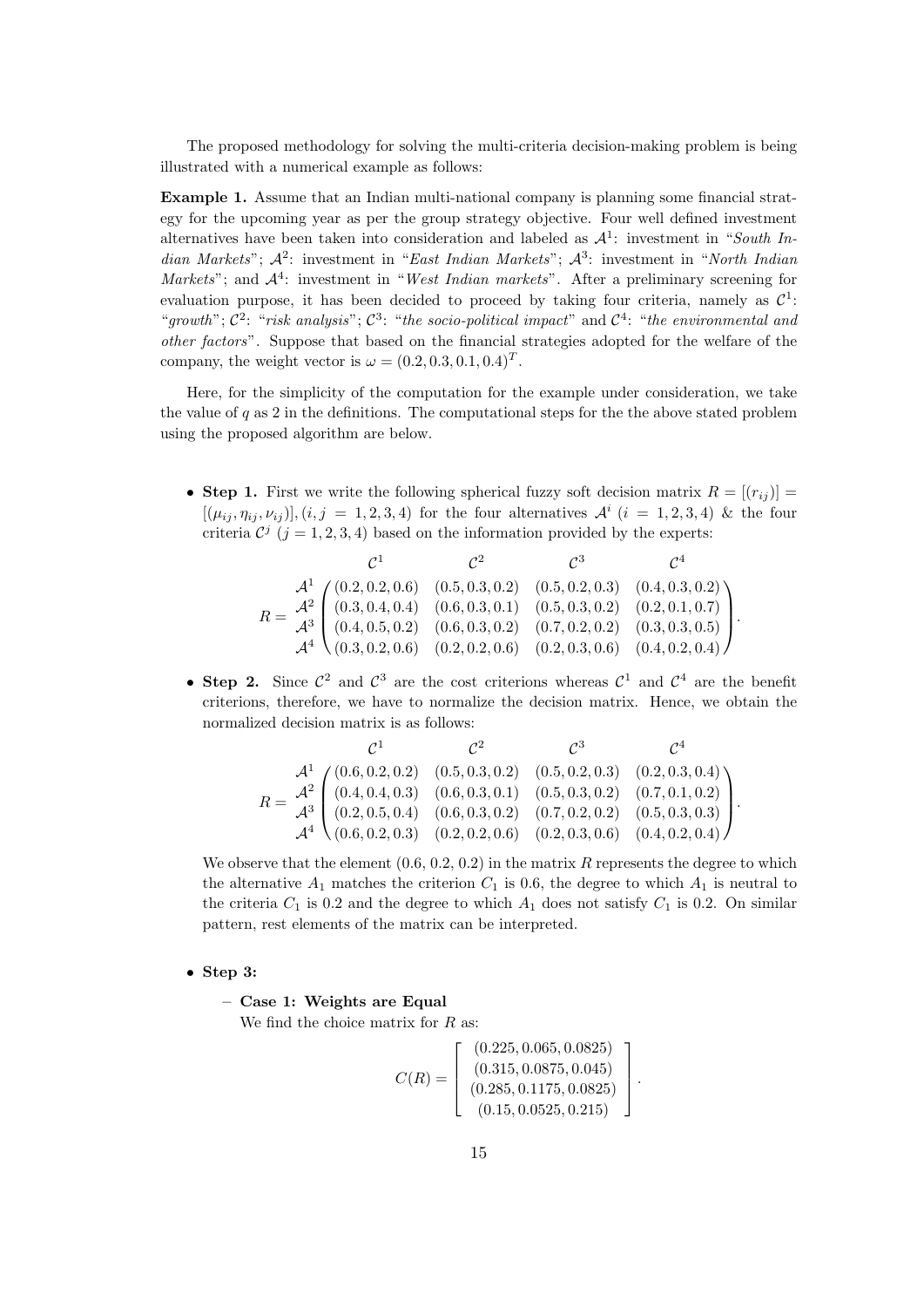### **– Case 2: Weights are Unequal**

If the weights  $\omega = (0.2, 0.3, 0.1, 0.4)^T$  are given for the criteria  $\mathcal{C}^1$ : "*growth*";  $\mathcal{C}^2$ : "*risk analysis*";  $C^3$ : "*the socio-political impact*" and  $C^4$ : "*the environmental and other factors*", respectively. Then the weighted choice matrix for *R* is as

$$
C_w(R) = \begin{bmatrix} (0.188, 0.075, 0.093) \\ (0.361, 0.072, 0.041) \\ (0.265, 0.117, 0.084) \\ (0.152, 0.045, 0.215) \end{bmatrix}.
$$

- *•* **Step 4:**
	- **– When Weights are Equal:** In view of the Step 3 that if equal preference is assigned to each and every criteria, then we get 0*.*315 as the maximum value of the membership, i.e., investment in "*East Indian Markets*". Therefore, in this case the most suitable market for investment is "*East Indian Markets*".
	- **– When Weights are Unequal:** Suppose that if a company assumes the importance of the criteria "*the environmental and other factors*" over the other criteria, then 0*.*361 being the maximum value of the membership for market *A*2. Therefore, in this case the most suitable market for investment is "*East Indian Markets*".

On the other hand, the solution based on the methodology outlined in [18] for the above same problem is:

The score value for each alternative has been calculated as

$$
^{\omega}S(T_{u_1})=0.051918,\; S(T_{u_2})=0.300067,\; S(T_{u_3})=0.102274,\; S(T_{u_4})=-0.07275.^{\prime\prime}
$$

On the basis of obtained values the ranking of the alternatives is done as  $S(T_{u_2}) > S(T_{u_3})$  $S(T_{u_1}) > S(T_{u_4})$ , where  $T_{u_i}$  is the aggregated/integrated representative identity in correspondence with each  $\mathcal{A}^i$ . Thus it has been found that the alternative  $\mathcal{A}^2$  is the best one. Therefore, the best alternative strategy for the company is to invest in the East Indian Market.

### **Comparative Remarks:**

On the basis of the computations carried out above and in view of the comparative analysis, some remarkable observations are being pointed out as below:

- Guleria et al. [18] discussed the decision-making process not using the notion of matrices and concluded that the *'East Indian Market'* is highly preferable for the company to invest.
- Also, as per the proposed methodology where we have put the available information in the matrix form, we equally concluded that the *'East Indian Market' A*<sup>2</sup> is the most suitable investment.
- Hence, the proposed methodology is equally consistent. However, the advantage which we find is that for solving the application problem, it would be easier to work with the matrices which certainly gives the enhanced dimensionality feature and wider span of information.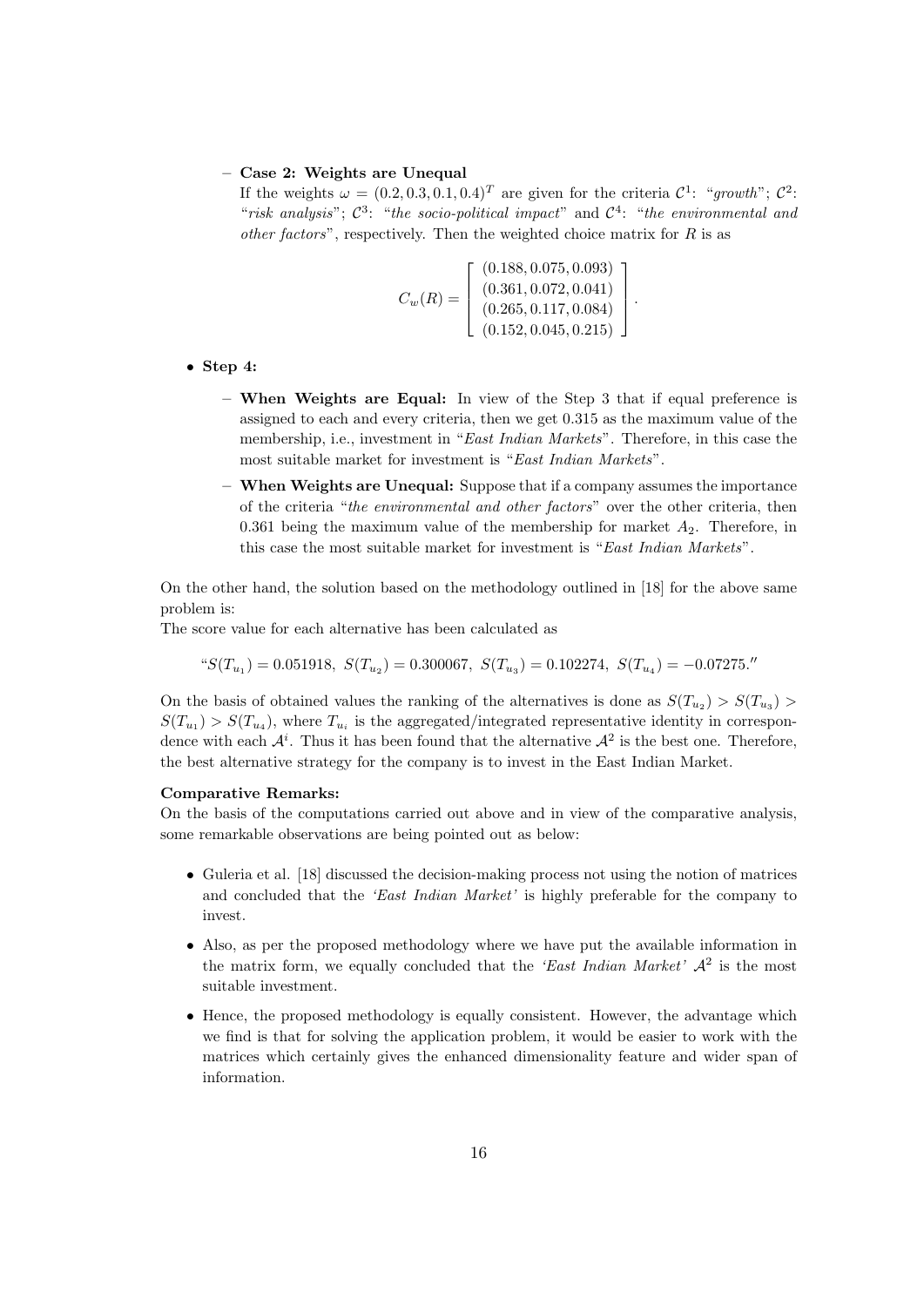# **5 Application of** *T***-spherical Fuzzy Soft Matrix in Selection Processes**

Here, we consider a general selection process problem where the format of information being considered as *T*-spherical fuzzy soft matrix and propose some revised definitions which are utmost essential for solving the problem under consideration.

**Definition 3** Suppose  $S_1 = [(\mu_{ij}^{S_1}, \eta_{ij}^{S_1}, \nu_{ij}^{S_1})] \in TSFSM_{m \times n}$ . Then its score matrix is defined by  $S(S_1) = [s_{ij}] = [((\mu_{ij}^{S_1})^q - (\eta_{ij}^{S_1})^q - (\nu_{ij}^{S_1})^q)] \ \forall \ i \ and \ j.$  The  $(i, j)$ <sup>th</sup> element of  $S(S_1)$  depicts *like an index for computing the optimized value of the membership (or non-membership) of the i th student getting j th opportunity.*

**Definition 4** Suppose  $S_1 = [(\mu_{ij}^{S_1}, \eta_{ij}^{S_1}, \nu_{ij}^{S_1})], S_2 = [(\mu_{ij}^{S_2}, \eta_{ij}^{S_2}, \nu_{ij}^{S_2})] \in TSFSM_{m \times n}$ . Then the utility matrix is defined by  $U(S_1, S_2) = [u_{ij}]_{m \times n} = [S(S_1) - S(S_2)]; \forall i \& j.$  Observe that  $(i, j)$ <sup>th</sup> *element in*  $U(S_1, S_2)$  *gives an index for computing the value of belongingness with respect to its non-belongingness of i th student getting j th opportunity.*

Based on the above proposed definitions, we present a new algorithm to deal with the problem of selection processes which is being outlined in the flow chart given by Figure 3.

It may be noted that in the above considered selection problem, if there is any situation where there is a tie in the values of max  $U_i$ , then to resolve that issue we have to reassess the information regarding the student's skill. Further, we present the methodology involved in the proposed algorithm using a numerical example for better understanding.

### **Methodology:**

Suppose we have a set of *m* students  $A = \{a_1, a_2, \ldots, a_m\}$  which are having some skills out of *n* particular skills  $S = \{s_1, s_2, \ldots, s_n\}$  in connection with a set of *k* opportunities  $Q =$  ${q_1, q_2, \ldots, q_k}$ . We use *T*-spherical fuzzy soft matrices to select the suitable profession based upon individual's own skill. A *T*-spherical fuzzy soft set  $(F, S)$  over *A*, with  $F : S \to \mathcal{P}(A)$ (power set of *A*) is framed which provides a set of tentative idea/detail of student's skills. *T*-spherical fuzzy soft set so obtained represents a soft matrix *M* which may be termed as student-skills matrix. Next, we make out a different *T*-spherical fuzzy soft set (*G, Q*) over *S*, where  $G: Q \to \mathcal{P}(S)$ , (power set of *S*), which provide a tentative details of the available opportunities based upon their own skills. *T*-spherical fuzzy soft set so obtained represents another matrix *N* termed as skills-opportunities matrix. Next, the complements, i.e., *M<sup>c</sup>* &  $N^c$  have been evaluated which may be  $(F, S)^c$  &  $(G, Q)^c$  respectively. Subsequently, the average max min product matrix  $M *_A N$ , given by  $R_1$ , is obtained providing the highest value of the membership of having the skill in the student. Similarly, the matrix  $M^c * _A N^c$ , given by *R*2, determines the highest value of the membership of the non-suitability of the student with respect to the skill desired.

Further, we obtain the score matrices  $S(R_1)$  and  $S(R_2)$  in view of the definition (3), which gives the corresponding optimized value w.r.t. the sense of suitability, abstain and non-suitability of a student for a specific opportunity. Also, the utility matrix is being obtained in view of the definition (4) which is based on the obtained score matrices. Entries in the utility matrix accordingly gives that to what extent the alternative fulfills the opinion of a decision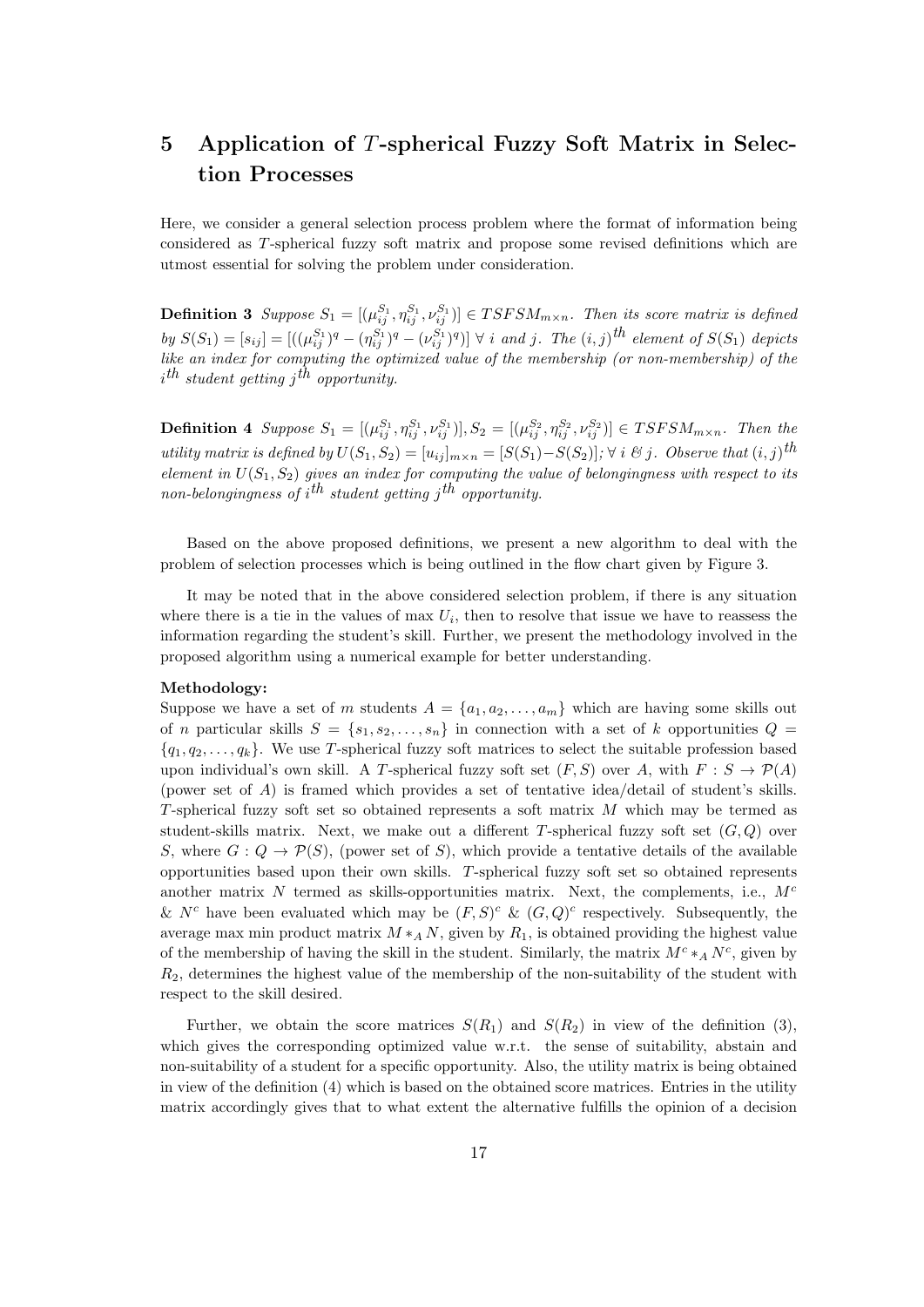maker. As the entries of the utility matrix are real numbers, therefore, the values which will be maximum would represent as preferred alternatives.

**Example 2:** Suppose  $A = \{a_1, a_2, a_3, a_4\}$  be a universal set, where  $a_1, a_2, a_3, a_4$  represents students. Consider a set of skills  $S = \{s_1, s_2, s_3, s_4\}$  which represents communication skill, presentation skill, analytical skill and technical skill respectively. Also, consider a set of opportunities, denoted by  $Q = \{q_1, q_2, q_3\}$  which represents hardware, software and managerial job respectively. We formulate this scenario by taking *T*-spherical fuzzy soft set (*F, S*) over *A* representing the description of student's skill.

### *•* **Step 1:**

$$
(F,S) = \left\{\n\begin{array}{l}\nF(s_1) = \{(a_1, 0.7, 0.5, 0.1), (a_2, 0.3, 0.2, 0.6), (a_3, 0.4, 0.6, 0.3), (a_4, 0.5, 0.7, 0.2)\} \\
F(s_2) = \{(a_1, 0.9, 0.1, 0.6), (a_2, 0.2, 0.6, 0.5), (a_3, 0.3, 0.4, 0.6), (a_4, 0.8, 0.2, 0.2)\} \\
F(s_3) = \{(a_1, 0.4, 0.5, 0.3), (a_2, 0.9, 0.1, 0.2), (a_3, 0.8, 0.2, 0.3), (a_4, 0.4, 0.5, 0.4)\} \\
F(s_4) = \{(a_1, 0.2, 0.3, 0.7), (a_2, 0.8, 0.2, 0.1), (a_3, 0.7, 0.4, 0.3), (a_4, 0.6, 0.2, 0.6)\}\n\end{array}\n\right\}.
$$

By considering the *T*-spherical fuzzy soft set, the following *T*-spherical fuzzy soft matrix may be obtained after conversion as follows:

|  | 81                                                                                | 82 | $S_3$ | $^{S4}$ |
|--|-----------------------------------------------------------------------------------|----|-------|---------|
|  | $a_1$ $(0.7, 0.5, 0.1)$ $(0.9, 0.1, 0.6)$ $(0.4, 0.5, 0.3)$ $(0.2, 0.3, 0.7)$     |    |       |         |
|  | $M = a_2$ $(0.3, 0.2, 0.6)$ $(0.2, 0.6, 0.5)$ $(0.9, 0.1, 0.2)$ $(0.8, 0.2, 0.1)$ |    |       |         |
|  | $a_3$ $(0.4, 0.6, 0.3)$ $(0.3, 0.4, 0.6)$ $(0.8, 0.2, 0.3)$ $(0.7, 0.4, 0.3)$     |    |       |         |
|  | $a_4$ $(0.5, 0.7, 0.2)$ $(0.8, 0.2, 0.2)$ $(0.4, 0.5, 0.4)$ $(0.6, 0.2, 0.6)$     |    |       |         |

Next, consider *T*-spherical fuzzy soft set (*G, Q*) over *S* representing the information about the opportunities based on skills.

$$
(G,Q) = \left\{\n\begin{array}{l}\nG(q_1) = \{(s_1, 0.7, 0.2, 0.2), (s_2, 0.8, 0.2, 0.2), (s_3, 0.4, 0.3, 0.7), (s_4, 0.5, 0.3, 0.3)\} \\
G(q_2) = \{(s_1, 0.5, 0.4, 0.4), (s_2, 0.3, 0.4, 0.6), (s_3, 0.8, 0.2, 0.2), (s_4, 0.6, 0.2, 0.4)\} \\
G(q_3) = \{(s_1, 0.4, 0.5, 0.3), (s_2, 0.3, 0.5, 0.5), (s_3, 0.5, 0.4, 0.3), (s_4, 0.3, 0.7, 0.2)\}\n\end{array}\n\right\}.
$$

Again, the *T*-spherical fuzzy soft matrix may be formulated as follows:

|  |                                 | Q2                                  | qз              |
|--|---------------------------------|-------------------------------------|-----------------|
|  | $s_1$ $(0.7, 0.2, 0.2)$         | $(0.5, 0.4, 0.4)$ $(0.4, 0.5, 0.3)$ |                 |
|  | $N = s_2 \quad (0.8, 0.2, 0.2)$ | (0.3, 0.4, 0.6)                     | (0.3, 0.5, 0.5) |
|  | $s_3$ $(0.4, 0.3, 0.7)$         | $(0.8, 0.2, 0.2)$ $(0.5, 0.4, 0.3)$ |                 |
|  | $s_4$ $(0.5, 0.3, 0.3)$         | $(0.6, 0.2, 0.4)$ $(0.3, 0.7, 0.2)$ |                 |

*•* **Step 2:** Compute the complement matrices of the above TSFSMs which was obtained in Step 1 as follows:

$$
M^{c} = \begin{array}{cccccc}\ns_{1} & s_{2} & s_{3} & s_{4} \\
a_{1} & (0.1, 0.5, 0.7) & (0.6, 0.1, 0.9) & (0.3, 0.5, 0.4) & (0.7, 0.3, 0.2) \\
M^{c} = a_{2} & (0.6, 0.2, 0.3) & (0.5, 0.6, 0.2) & (0.2, 0.1, 0.9) & (0.1, 0.2, 0.8) \\
a_{3} & (0.3, 0.6, 0.4) & (0.6, 0.4, 0.3) & (0.3, 0.2, 0.8) & (0.3, 0.4, 0.7) \\
a_{4} & (0.2, 0.7, 0.5) & (0.2, 0.2, 0.8) & (0.4, 0.5, 0.4) & (0.6, 0.2, 0.6) \\
a_{5} & s_{1} & (0.2, 0.2, 0.7) & (0.4, 0.4, 0.5) & (0.3, 0.5, 0.4) \\
N^{c} = s_{2} & (0.2, 0.2, 0.8) & (0.6, 0.4, 0.3) & (0.5, 0.5, 0.3) \\
s_{3} & (0.7, 0.3, 0.4) & (0.2, 0.2, 0.8) & (0.3, 0.4, 0.5) \\
s_{4} & (0.3, 0.3, 0.5) & (0.4, 0.2, 0.6) & (0.2, 0.7, 0.3)\n\end{array}
$$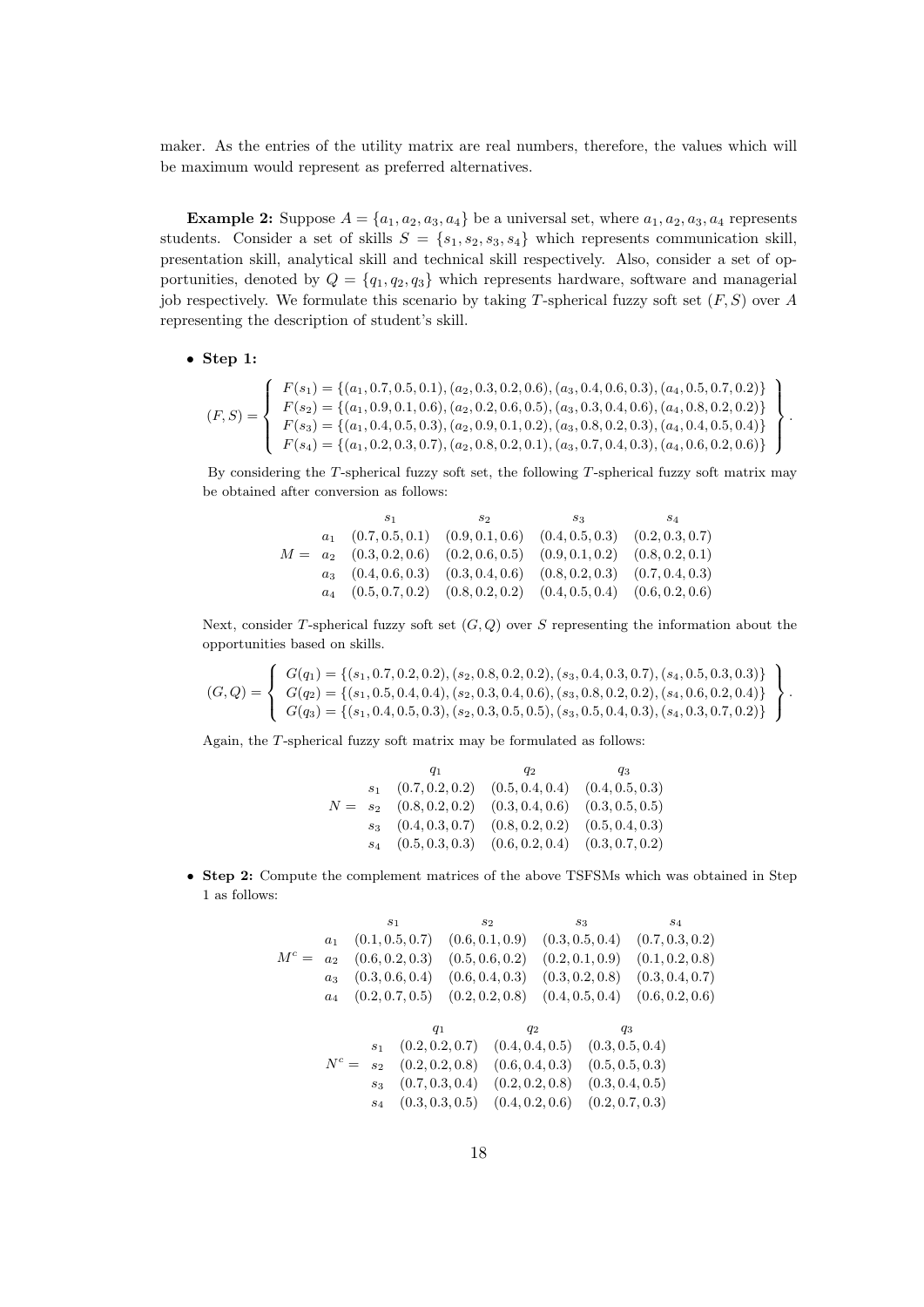*•* **Step 3:** Evaluate the average max min products corresponding to the TSFSMs computed in Step 1 and Step 2 as follows:

| $q_1$                   | $q_2$               | $q_3$                |                      |                      |
|-------------------------|---------------------|----------------------|----------------------|----------------------|
| $R_1 = M *_{A} N =$     | $a_2$               | $(0.85, 0.15, 0.15)$ | $(0.6, 0.25, 0.25)$  | $(0.6, 0.3, 0.2)$    |
| $a_3$                   | $(0.6, 0.25, 0.2)$  | $(0.85, 0.15, 0.2)$  | $(0.7, 0.25, 0.15)$  |                      |
| $a_3$                   | $(0.6, 0.25, 0.25)$ | $(0.8, 0.2, 0.25)$   | $(0.65, 0.3, 0.25)$  |                      |
| $a_4$                   | $(0.8, 0.2, 0.2)$   | $(0.6, 0.2, 0.3)$    | $(0.55, 0.35, 0.25)$ |                      |
| $q_1$                   | $q_2$               | $q_3$                |                      |                      |
| $s_1$                   | $(0.5, 0.15, 0.35)$ | $(0.6, 0.25, 0.4)$   | $(0.55, 0.3, 0.25)$  |                      |
| $R_2 = M^c *_{A} N^c =$ | $s_2$               | $(0.45, 0.2, 0.5)$   | $(0.55, 0.15, 0.25)$ | $(0.45, 0.25, 0.25)$ |
| $s_3$                   | $(0.5, 0.25, 0.55)$ | $(0.6, 0.2, 0.3)$    | <                    |                      |

*•* **Step 4:** Next, we compute the score matrices of TSFSMs *R*<sup>1</sup> and *R*<sup>2</sup> evaluated in Step 3 as follows:

|            |                | q <sub>1</sub> | $q_2$   | $q_3$      |
|------------|----------------|----------------|---------|------------|
|            | a <sub>1</sub> | 0.6775         | 0.235   | 0.23       |
| $S(R_1) =$ | a <sub>2</sub> | 0.3425         | 0.66    | 0.405      |
|            | $a_3$          | 0.235          | 0.5375  | 0.27       |
|            | $a_4$          | 0.56           | 0.23    | 0.1175     |
|            |                | $q_1$          | $q_2$   | $q_3$      |
|            | $a_1$          | 0.105          | 0.1375  | 0.15       |
| $S(R_2) =$ | a <sub>2</sub> | $-0.0875$      | 0.2175  | 0.0775     |
|            | $a_3$          | $-0.115$       | 0.23    | 0.1225     |
|            | $a_4$          | 0.44           | $-0.04$ | $-0.165\,$ |
|            |                |                |         |            |

• **Step 5:** Corresponding to the matrices  $S(R_1)$  and  $S(R_2)$  evaluated in Step 4, we compute its utility matrix as follows:

|           |       | $q_1$  | $q_2$  | $q_3$  |
|-----------|-------|--------|--------|--------|
|           | $a_1$ | 0.5725 | 0.0975 | 0.08   |
| $U = a_2$ |       | 0.43   | 0.4425 | 0.3275 |
|           | $a_3$ | 0.35   | 0.3075 | 0.1475 |
|           | $a_4$ | 0.12   | 0.27   | 0.2825 |

• **Step 6:** Thus, based on the obtained values in the utility matrix so computed in Step 5, it may be observed that students  $\{a_1, a_3\}$  are best suitable for the hardware jobs  $(q_1)$ , the student  $a_2$  is best suitable for software job  $(q_2)$  and the student  $a_4$  is best suitable for the managerial job  $(q_3)$ . The computational values obtained above for the optimum allocation of the student's job based on their skills are represented by Figure 4.

#### **Advantages & Comparative Remarks:**

On the basis of the computations carried above, some comparative remarks are being pointed out as below:

- *•* The example of job suitability for different students having different skills stated above demonstrates that there are no restrictions on the allocation due to the four determining parameters of *T*-spherical fuzzy information.
- Also, as per the proposed methodology where we have put the available information in the matrix form, we equally concluded that  ${a_1, a_3}$  are best suitable for the hardware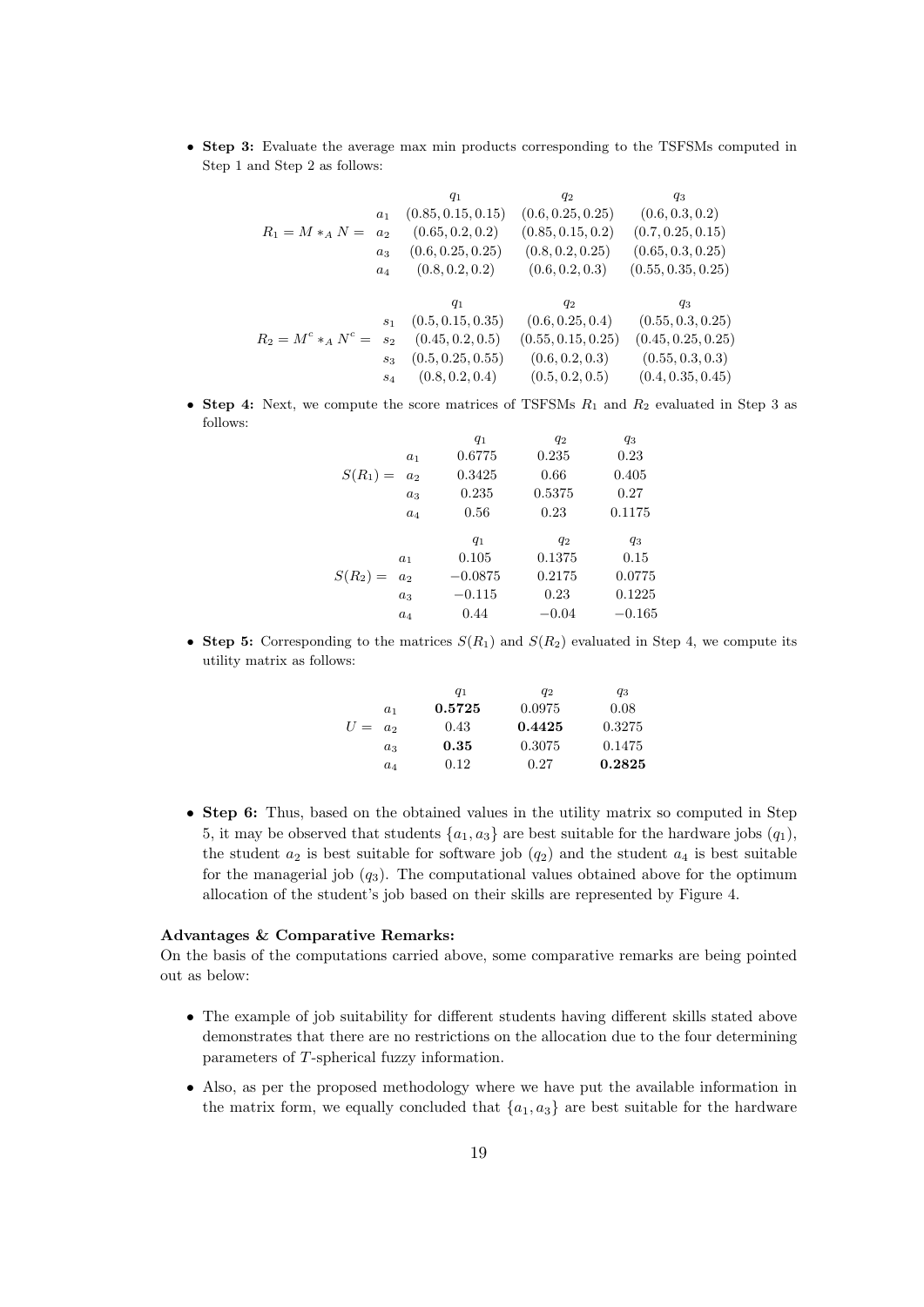jobs  $(q_1)$ , the student  $a_2$  is best suitable for software job  $(q_2)$  and the student  $a_4$  is best suitable for the managerial job  $(q_3)$ .

• However, the advantage which we find is that for solving the application problem, it would be easier to work with the matrices which certainly gives the enhanced dimensionality feature and wider span of information. This also indicates that TSFSM is more powerful in dealing with uncertain & imprecise infirmation than with Pythagorean or Picture fuzzy information.

## **6 Conclusions & Scope for Future Work**

The concept of *T*-spherical fuzzy soft matrix has been successfully proposed with various binary operations, properties and propositions. In order to exhibit the computational applications of the proposed TSFSM with the idea of choice matrix and its weighted form, we have presented a new methodology for solving a decision-making problem with the help of an illustrative example. In addition to this, for solving a general selection process problem, another new methodology has been provided by well utilizing the concept of score and utility matrices. The inclusion of numerical examples for each application problem clearly illustrates the implementation part of the proposed methodologies. The comparative remarks which have been appended in the application sections gives a better understanding of the proposed technique with respect to the existing techniques. The application of the *T*-spherical fuzzy soft matrices may further be extended in future in various fields. Some of them are listed below.

The dimensionality reduction technique has been widely applied for solving the decisionmaking problems having the involvement of a large number of inter-related factors. For better coverage of the incomplete information, the impreciseness in the factors may be taken in the form of spherical fuzzy information and can be well addressed by utilizing *T*-spherical fuzzy set and *T*-spherical fuzzy soft matrix which may further help in developing a technique to handle/reduce the dimensionality of large sized data [25].

In literature, the divergence measure plays an important role in the process of pattern recognition. Wu et al. [26] presented for *T*-spherical fuzzy sets which may further be extended for *T*-spherical fuzzy soft matrices to enable various computational applications.

In our future work, we will extend the proposed notion of *T*-spherical fuzzy soft matrix to complex *T*-spherical fuzzy soft matrix/aggregation operators on the basis of deliberations given by Ali et al. [35] [36] which may be applied in identifying reference signal out of several transmitted signals. Such extension will also be helpful in tracking the cycle of pattern followed by various problems related to pattern recognition and decision-making.

## **Declarations & Compliance with ethical standards**

**Ethical approval:** This article does not contain any studies with human participants or animals performed by any of the authors.

**Funding Details:** The authors declare that the research carried out in this article has no source of funding.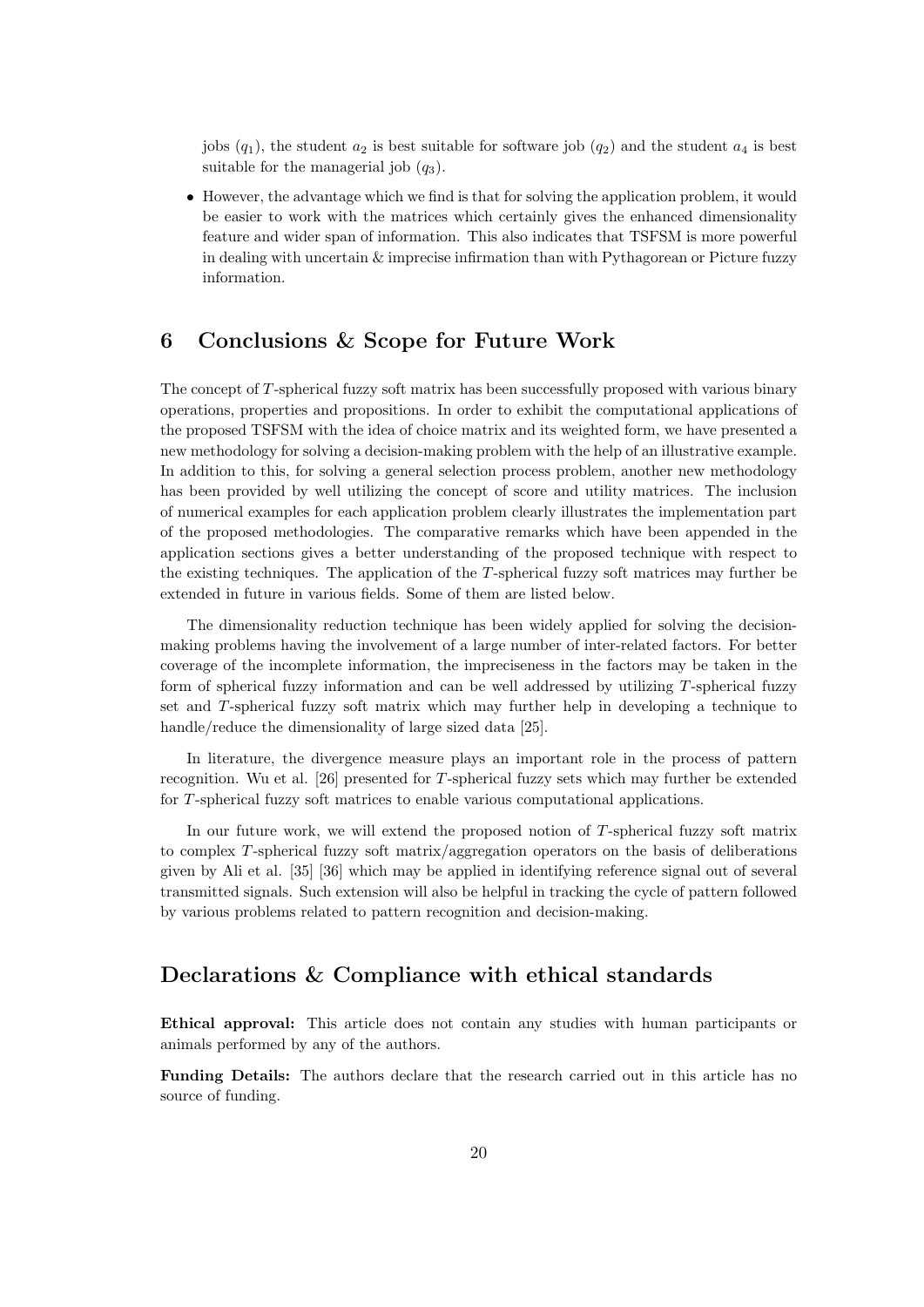**Conflict of interest:** The authors declare that they have no known competing financial interests or personal relationships that could have appeared to influence the work reported in this paper.

**Informed Consent:** This article does not contain any studies with human participants.

**Authorship contributions:** Rakesh Kumar Bajaj and Abhishek Guleria equally contributed to the design and implementation of the research, to the analysis of the results, and the writing of the manuscript.

**Acknowledgement** We are very much thankful to the Editorial office and anonymous reviewers for suggesting the points/mistakes which have been well implemented/corrected for the necessary improvement of the manuscript. We sincerely acknowledge our deep sense of gratitude to the and Editorial office and reviewers for giving their valuable time to the manuscript.

# **References**

- [1] Zadeh L.A. "Fuzzy Sets", *Information and Control*, 8(3), pp. 338-353 (1965).
- [2] Atanassov K.T."Intuitionistic fuzzy sets", *Fuzzy Sets and Systems*, 20, pp. 87-96 (1986).
- [3] Yager, R.R. "Pythagorean fuzzy subsets". *In: Proceedings of Joint IFSA World Congress and NAFIPS Annual Meeting*, Edmonton, Canada, pp. 57-1 (2013).
- [4] Peng, X., & Selvachandran, G. "Pythagorean fuzzy set: state of the art and future directions", *Artificial Intelligence Review*, 52(3), pp. 1873-1927 (2019).
- [5] Cuong, B.C. "Picture fuzzy sets first results. Part 1, in preprint of seminar on neuro-fuzzy systems with applications", *Institute of Mathematics*, Hanoi, (2013).
- [6] Mahmood, T.; Kifayat, U.; Khan, Q.; Jan, N. "An approach toward decision-making and medical diagnosis problems using the concept of spherical fuzzy sets", *Neural Computing and Applications*, https://doi.org/10.1007/s00521-018-3521-2 (2018).
- [7] Kifayat, U., Mahmood, T. and Jan, N. "Similarity Measures for *T*-spherical Fuzzy Sets with Applications in Pattern Recognition", *Symmetry*, 10(6), pp. 193 (2018).
- [8] Garg, H., Munir, M., Ullah, K., Mahmood, T., Jan, N. "Algorithm for *T*-Spherical Fuzzy Multi-Attribute Decision Making Based on Improved Interactive Aggregation Operators", *Symmetry*, 10, pp. 670 (2018).
- [9] Liu, P., Khan, Q., Mahmood, T., Hassan, N. "*T*-Spherical Fuzzy Power Muirhead Mean Operator Based on Novel Operational Laws and Their Application in Multi-Attribute Group Decision Making", *IEEE Access*, 7, pp. 22613-22632 (2019).
- [10] Jin, H., Ashraf, S., Abdullah, S., Qiyas, M., Bano, M., Zeng, S. "Linguistic Spherical Fuzzy Aggregation Operators and Their Applications in Multi-Attribute Decision Making Problems", *Mathematics*, 7, pp. 413 (2019).
- [11] Guleria, A. and Bajaj, R.K. "Eigen spherical Fuzzy Sets and its Application in Decision Making", *Scientia Iranica* (2019).
- [12] Molodstov, D.A. "Soft set theory-first result", C*omputers and Mathematics with Application*, 27, pp. 19-31 (1999).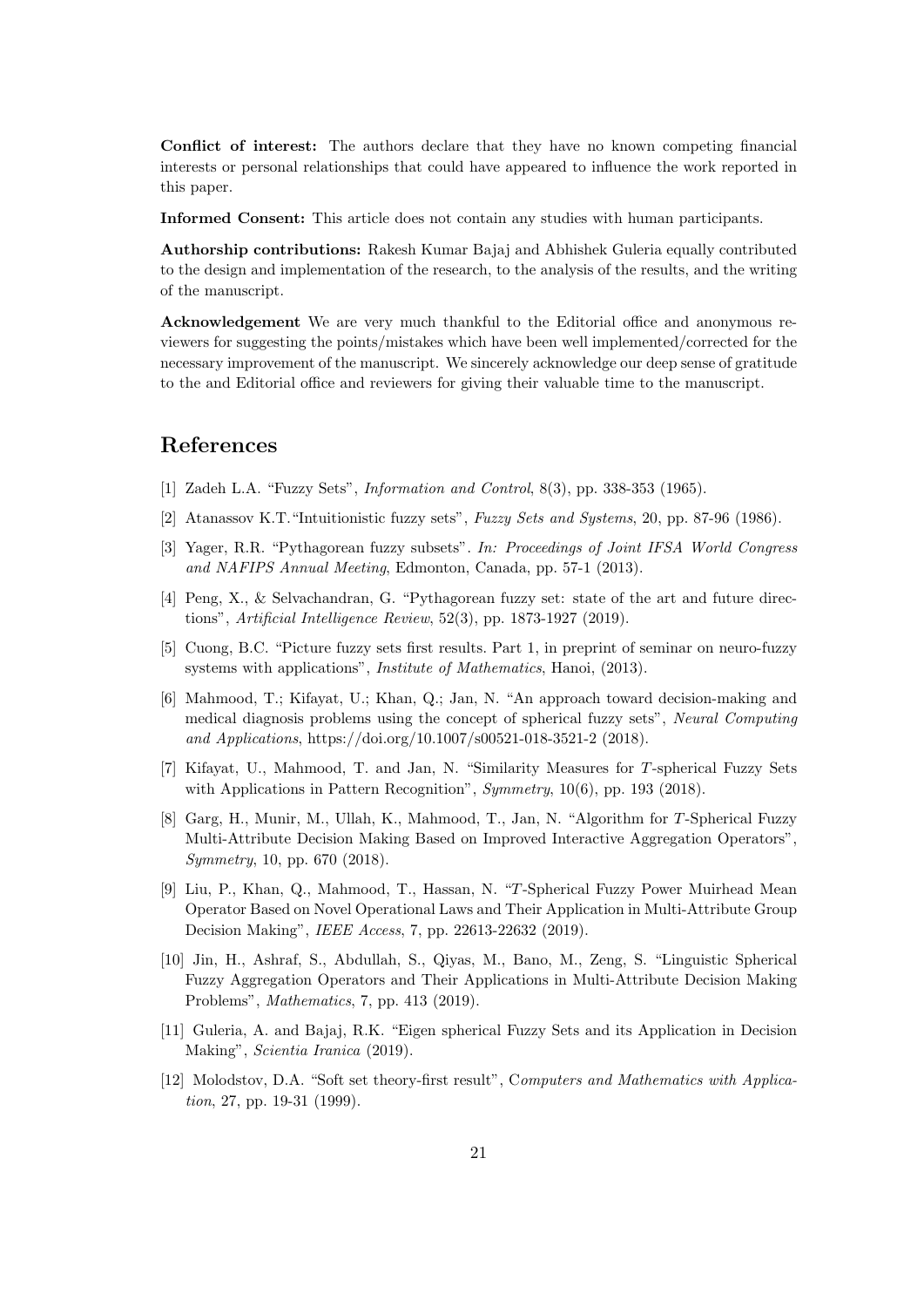- [13] Maji, P.K., Biswas, R., Roy, A.R. "Intuitionistic fuzzy soft sets". *Journal of fuzzy mathematics*, 9, pp. 677-692 (2001).
- [14] Maji, P.K., Biswas, R., and Roy, A.R. "An application of soft sets in a decision-making problem", *Computers and Mathematics with Applications*, 44, pp. 1077-1083 (2002).
- [15] Maji, P.K., Biswas, R., and Roy, A.R. "Soft Set Theory", *Computers and Mathematics with Applications*, 45, pp. 555-562 (2003).
- [16] Peng, X., Yang, Y., Song, J., Jiang, Y. "Pythagorean Fuzzy Soft Set and Its Application", *Computer Engineering*, 41, pp. 224-229 (2015).
- [17] Wang, L., & Li, N. "Pythagorean fuzzy interaction power Bonferroni mean aggregation operators in multiple attribute decision making", *International Journal of Intelligent Systems*, 35(1), pp. 150-183 (2020).
- [18] Guleria, A. and Bajaj, R.K. "*T*-spherical Fuzzy Soft Sets and its Aggregation Operators with Application in Decision Making", *Scientia Iranica*. [doi: 10*.*24200*/sci.*2019*.*53027*.*3018] (2019).
- [19] Naim, C., Serdar, E. "Soft matrix theory and its decision-making", *Computers and Mathematics with Applications*, 59, pp. 3308-3314 (2010).
- [20] Yong, Y., Chenli, J. "Fuzzy Soft Matrices and their Applications", *Lecture notes in computer Science*, 7002, pp. 618-627 (2011).
- [21] Chetia B., Das P.K. "Some results of Intuitionistic fuzzy soft matrix theory", *Advances in Applied Science Research*, 3, pp. 412-423 (2012).
- [22] Yang, Y., Liang, C., Ji, S., Liu, T. "Adjustable soft discernibility matrix based on picture fuzzy soft sets and its applications in decision making", *Journal of Intelligent & Fuzzy Systems*, 29(4), pp. 1711-1722 (2015).
- [23] Kamaci H. "Similarity measure for soft matrices and its applications", *Journal of Intelligent & Fuzzy Systems*, 36(4), pp. 3061-3072 (2019).
- [24] Guleria, A. and Bajaj, R.K. "On Pythagorean Fuzzy Soft Matrices, Operations and their Applications in Decision Making and Medical Diagnosis", *Soft Computing*, 23(17), pp. 7889- 7900 (2019).
- [25] Bajaj, R.K. and Guleria, A., "Dimensionality Reduction Technique in Decision Making Using Pythagorean Fuzzy Soft Matrices", *Recent Patents on Computer Science*, 12, pp. 1-8 (2019).
- [26] Wu, M. Q., Chen, T. Y., & Fan, J. P. "Divergence measure of *T*-spherical fuzzy sets and its applications in pattern recognition", *IEEE Access*, 8, pp. 10208-10221 (2019).
- [27] Chen, Y., Munir, M., Mahmood, T., Hussain, A., & Zeng, S. "Some Generalized *T*-Spherical and Group-Generalized Fuzzy Geometric Aggregation Operators with Application in MADM Problems", *Journal of Mathematics*, 2021 (2021).
- [28] Garg, H.; Ullah, K.; Mahmood, T.; Hassan, N.; & Jan, N. "*T*-spherical fuzzy power aggregation operators and their applications in multi-attribute decision making", *Journal of Ambient Intelligence and Humanized Computing*, pp. 1-14 (2021).
- [29] Cagman, N., & Enginoglu, S. "Fuzzy soft matrix theory and its application in decision making", *Iranian Journal of Fuzzy Systems*, 9(1), pp. 109-119 (2012).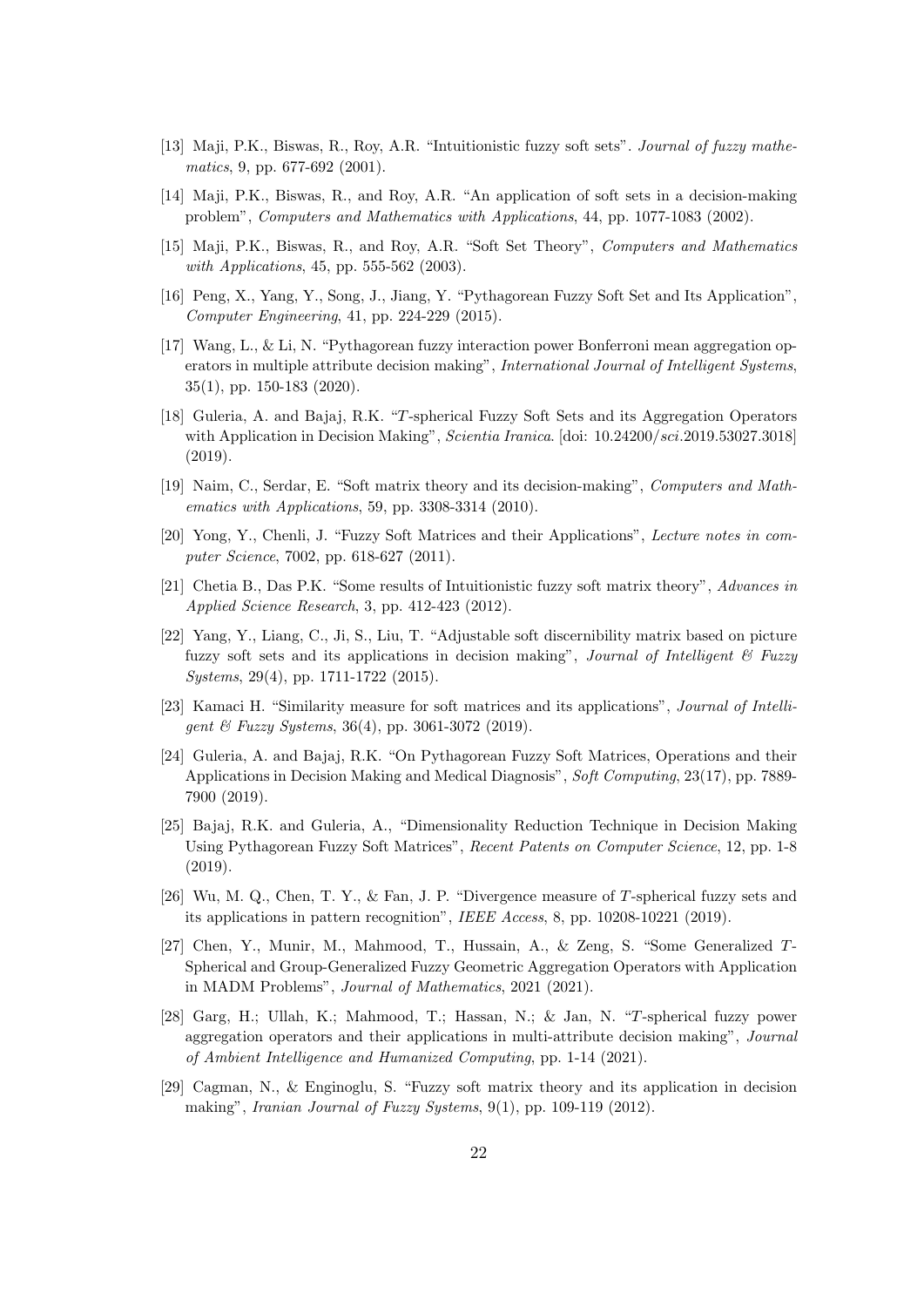- [30] Broumi, S., Smarandache, F., & Dhar, M. "On fuzzy soft matrix based on reference function", *IJ Information Engineering and Electronic Business*, 2, pp.52 (2013).
- [31] Petchimuthu, S., Garg, H., Kamaci, H., & Atagun, A. O. "The mean operators and generalized products of fuzzy soft matrices and their applications in MCGDM", *Computational and Applied Mathematics*, 39(2), pp. 1-32 (2020).
- [32] Serdar, E., & Naim, C. "Fuzzy parameterized fuzzy soft matrices and their application in decision-making", *Isik Univesity press*, 10(4),pp. 1105-1115 (2020).
- [33] Klement E.P., Mesiar R., Pap E. "Triangular norms. Kluwer Academic Publishers", *Dordrecht* (2000).
- [34] Klement E.P., Mesiar R., Pap E. "Triangular norms. Position paper I: basic analytical and algebraic properties", *Fuzzy Sets and Systems*, 143, pp. 5-26 (2004).
- [35] Ali, Z., Mahmood, T., and Yang, M.S. "TOPSIS Method Based on Complex Spherical Fuzzy Sets with Bonferroni Mean Operators", *Mathematic*, 8(1739), pp. 1739, DOI: 10.3390/math8101739 (2020).
- [36] Ali, Z., Mahmood, T., Yang, M.S. "Complex *T*-Spherical Fuzzy Aggregation Operators with Application to Multi-Attribute Decision Making", *Symmetry MDPI AG*, 12(8),pp.1311 (2020).

### **Figures & Tables**

Figure 1 : Extensions and Generalizations of Fuzzy Set

Figure 2 : Proposed Methodology for Decision-making

- Figure 3 : Flow Chart of the Algorithm for Selection Processes
- Figure 4 : Representation of Optimum Allocation in Selection Process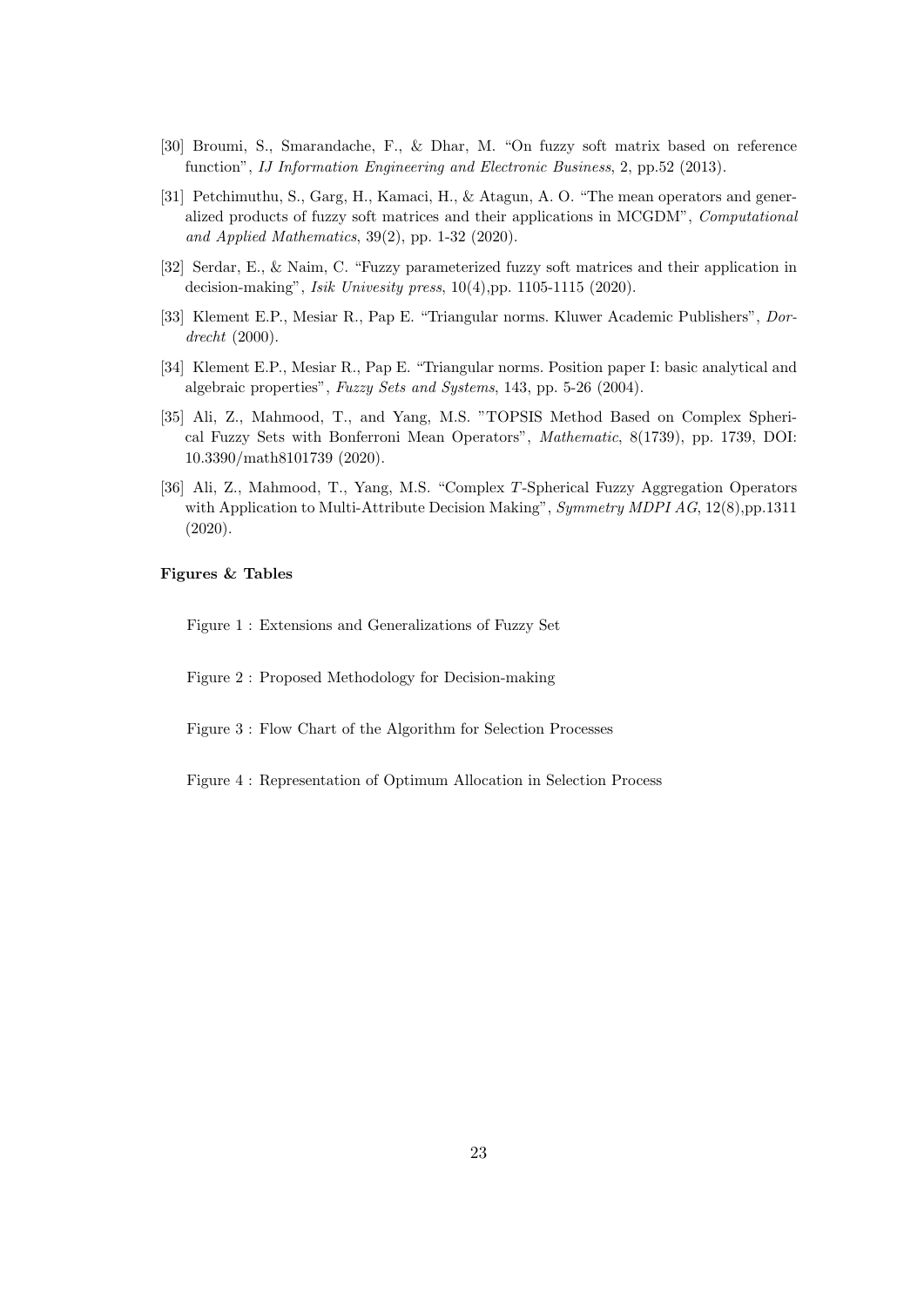

Figure 1: Extensions and Generalizations of Fuzzy Set



Figure 2: Proposed Methodology for Decision-making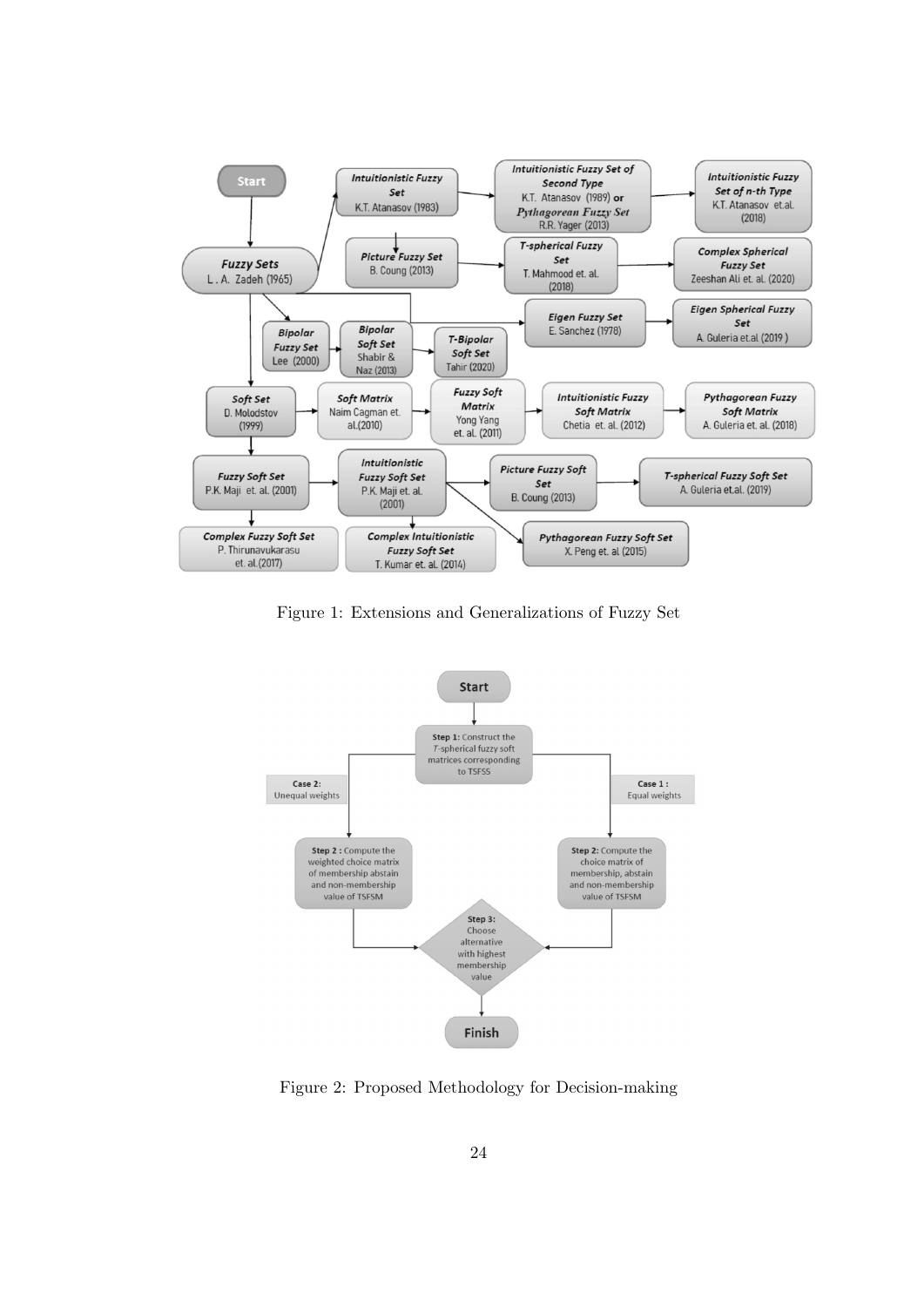

Figure 3: Flow Chart of the Algorithm for Selection Processes



Figure 4: Representation of Optimum Allocation in Selection Process